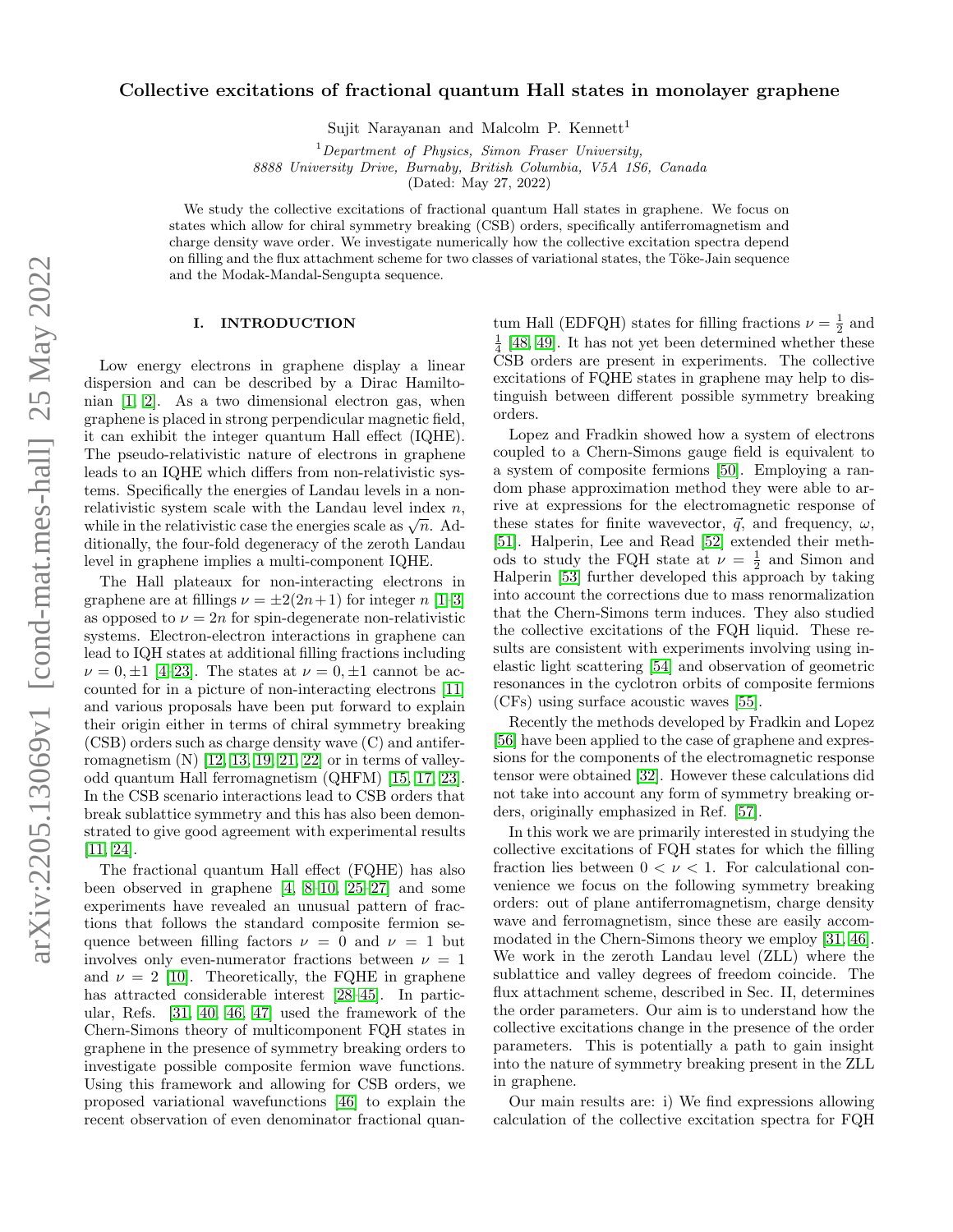states in graphene in the presence of symmetry breaking orders; ii) we find that states with the simplest flux attachments are generally the most stable in that a) they have larger gaps as momentum  $q \to 0$  and b) the magnetoroton minima at finite  $q$  have larger energies; iii) We investigated the excitation spectra for  $\nu = 1/3$ ,  $\nu = 1/2$ and  $\nu = 2/5$  states while varying order parameters and flux attachments. We find that there is a complex interplay of these two factors that may have implications for recent experimental measurements [\[48\]](#page-13-24).

This paper is structured as follows. In Sec. II we introduce the model. In Sec. III we derive the effective action and look for the saddle point configuration then expand the mean field action around the saddle point in terms of Gaussian fluctuations. In Sec. IV we derive an expression for the electromagnetic response tensor. In Sec. V we present numerical results for the collective excitation spectra and in Sec. VI we discuss our results and conclude.

#### II. MODEL

Starting from the extended Hubbard model on the honeycomb lattice, and applying the Hartree-Fock approximation [\[13\]](#page-13-7) gives rise to a low energy Hamiltonian, in sublattice space, including CSB orders  $m_{\alpha}$  and ferromagnetic order  $f_{\alpha}$  of

<span id="page-1-0"></span>
$$
H_{\alpha}^{\xi} = \xi_{\alpha} \hbar v_F (\Pi_1 \sigma_1 + \Pi_2 \sigma_2) + m_{\alpha} \sigma_3 + f_{\alpha} \sigma_0, \qquad (1)
$$

where  $\Pi_i = p_i + eA_i; i = 1, 2$ , with  $p_i$  the momentum operator and  $A_i$  the vector potential. The index  $\alpha =$ 1, 2, 3, 4 labels components of the spin and valley degrees of freedom (also called flavours or species) as  $1 \equiv K \uparrow$ ,  $2 \equiv K \downarrow$ ,  $3 \equiv K' \uparrow$  and  $4 \equiv K' \downarrow$ . K and K' are the two inequivalent Brillouin-zone (BZ) points where the valence band touches the conduction band in reciprocal lattice space. The sigma matrices act in the  $2 \times 2$  sublattice space and  $\xi_{\alpha} = \pm$  correspond to the  $+(K)$  and  $-(K')$ valleys respectively. The Hamiltonian [Eq. [\(1\)](#page-1-0)] acts on the spinor  $\Psi_{\alpha} = (u_{\alpha}, v_{\alpha})^T$  where  $u_{\alpha}(v_{\alpha})$  is the amplitude on the  $A(B)$  sublattice of graphene's honeycomb lattice.

In Eq. [\(1\)](#page-1-0) the  $m_{\alpha}$  are a combination of chiral symmetry breaking orders defined as:  $m_1 = C + N; m_2 = C N; m_3 = -(C + N); m_4 = -(C - N)$  where C is the charge density wave order and N is easy-axis Neel antiferromagnetic order. The ferromagnetic order (F) enters Eq. [\(1\)](#page-1-0) through  $f_{\alpha}$ , defined as:  $f_1 = F$ ;  $f_2 = -F$ ;  $f_3 =$  $F; f_4 = -F.$ 

Equation [\(1\)](#page-1-0) describes interacting electrons in graphene in the presence of a magnetic field at the mean field level. A system of electrons in a magnetic field can be equivalently described by a system of composite fermions (CFs) in an effective magnetic field [\[58\]](#page-13-35). We consider four different species or flavours of composite fermions, corresponding to the different values of  $\alpha$  as defined above. We begin by introducing the transformation  $\Psi_{\alpha} = e^{i\Phi_{\alpha}} \psi_{\alpha}$ , where  $\psi_{\alpha}$  is the composite fermion

field [\[46\]](#page-13-22), and

$$
\Phi_{\alpha} = \mathcal{K}_{\alpha\beta} \int d\vec{r'} \text{arg}(\tilde{r} - \tilde{r'}) \rho_{\beta}(\tilde{r'}), \tag{2}
$$

where the matrix  $K$  describes the flux attachment scheme. An element  $\mathcal{K}_{\alpha\beta}$  is the flux attached to CF of species  $\alpha$  as seen by the species  $\beta$ . We parametrise K using the following form [\[31\]](#page-13-20)

$$
\mathcal{K} = \begin{pmatrix} 2k_1 & m_1 & n_1 & n_2 \\ m_1 & 2k_2 & n_3 & n_4 \\ n_1 & n_3 & 2k_3 & m_2 \\ n_2 & n_4 & m_2 & 2k_4 \end{pmatrix} . \tag{3}
$$

With the definition of the matrix element  $\mathcal{K}_{\alpha\beta}$  as the flux attached to species  $\alpha$  as seen by species  $\beta$  the physical meaning of the elements  $k, m$  and n emerges:  $2k$  is the flux attached to the each species as seen by itself,  $m_i$  is the flux attached to a species as seen by another species that belongs to the same valley  $K/K'$  but opposite spin and  $n_i$  is the flux attached to a species, belonging to a valley  $K/K'$  as seen by another species belonging to the other valley  $K'/K$ . For our calculations we consider the elements of K under the simplification  $k_i = k, m_i = m$ and  $n_i = n$  which are labelled by the triplet  $(k, m, n)$ .

The derivative terms in the Hamiltonian transform as

<span id="page-1-1"></span>
$$
\Psi_{\alpha}^{\dagger}(\pm \sigma_1 \Pi_1 - \sigma_2 \Pi_2) \Psi_{\alpha} \rightarrow \psi_{\alpha}^{\dagger}(\pm \sigma_1 \tilde{\Pi}_1 - \sigma_2 \tilde{\Pi}_2) \psi_{\alpha},
$$

where  $\tilde{\Pi}_i = \Pi_i - a_i^{\alpha}$ , with the Chern-Simons field  $a_i^{\alpha}$ defined as

$$
a^{\alpha} = K_{\alpha\beta} \int d\vec{r'} g(\vec{r} - \vec{r'}) \rho_{\beta}(\vec{r'}); \quad g(\vec{r}) = \frac{\hat{z} \times \vec{r}}{r^2}.
$$

Here  $\rho_{\alpha}$  corresponds to the density of composite fermion species of type  $\alpha$ . In terms of these densities we can define our order parameters as follows [\[32,](#page-13-33) [46\]](#page-13-22)

$$
1 = \frac{\rho_1 + \rho_2 + \rho_3 + \rho_4}{\rho}, C = \frac{\rho_1 + \rho_2 - \rho_3 - \rho_4}{\rho},
$$
  

$$
F = \frac{\rho_1 - \rho_2 + \rho_3 - \rho_4}{\rho}, N = \frac{\rho_1 - \rho_2 - \rho_3 + \rho_4}{\rho}. (4)
$$

The composite fermion Hamiltonian is thus

<span id="page-1-2"></span>
$$
H_{\alpha}^{\xi} = \xi_{\alpha} v_F (\tilde{\Pi}_1^{\alpha} \sigma_1 + \tilde{\Pi}_2^{\alpha} \sigma_2) + m_{\alpha} \sigma_3 + f_{\alpha} \sigma_0, \quad (5)
$$

where  $\Pi_i^{\alpha} = p_i + eA_i + a_i^{\alpha}$ , with  $\alpha$  again labelling the species.

Following Fräßdorf [\[32\]](#page-13-33), we now employ the Schwinger-Keldysh technique [\[59–](#page-13-36)[62\]](#page-13-37) to develop a field theoretic description of the multi-species composite fermions coupled to four statistical  $U(1)$  gauge fields,  $a^{\alpha}$ . In the Schwinger-Keldysh technique the time argument is promoted from a real variable to a complex variable corresponding to a contour-time and the correlation functions are defined as path-ordered products of the fields on the Schwinger-Keldysh contour. Since we work with an equilibrium system we take the reference time,  $t_0$  on the contour to be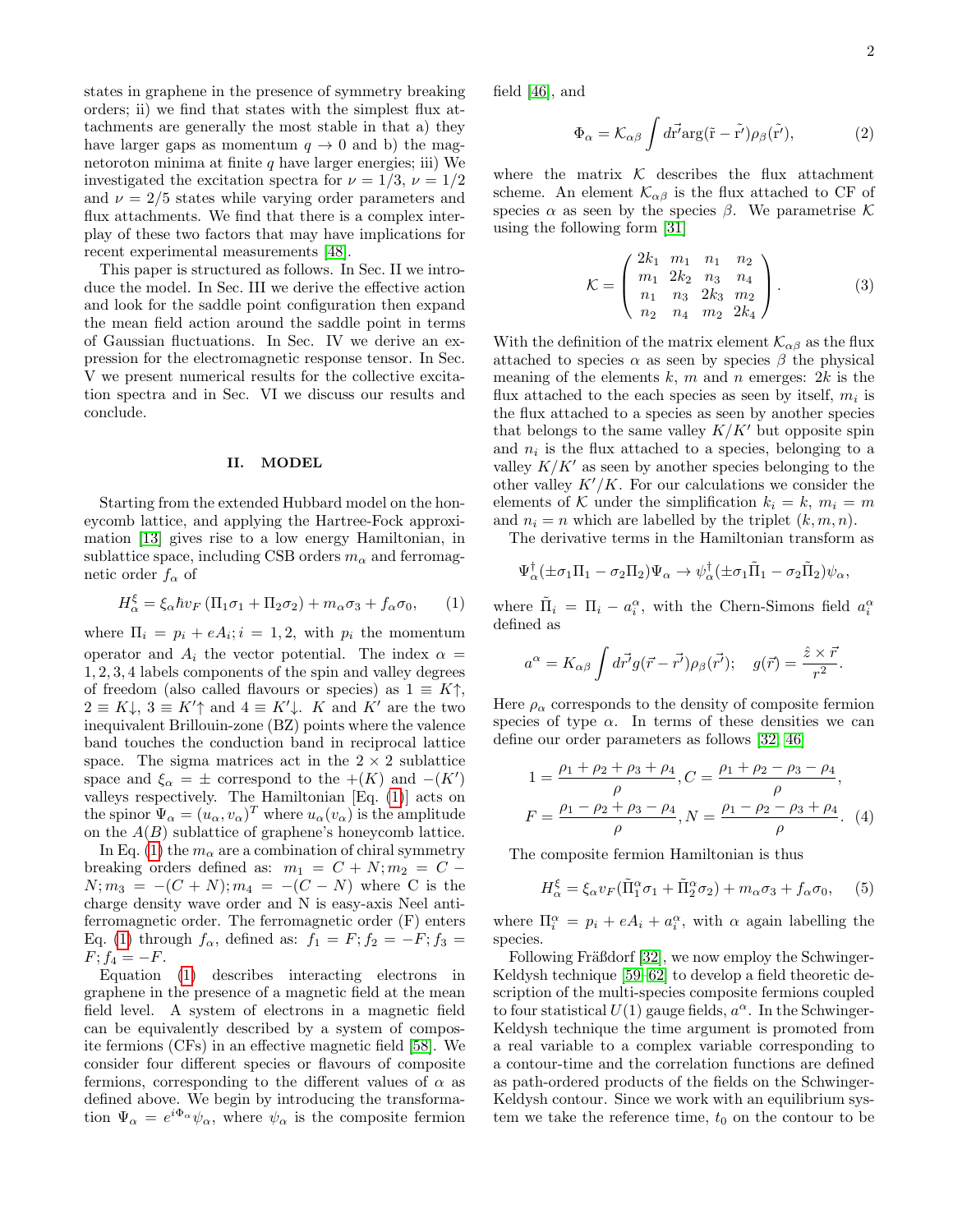in the infinite past, thereby reducing the kinetic equation solutions to well known equilibrium distributions. The Schwinger-Keldysh technique leaves open the option to extend our theory to a finite temperature and nonequilibrium scenarios.



<span id="page-2-3"></span>FIG. 1. Schwinger-Keldysh closed contour with forward time branch  $(\mathcal{C}_+)$  and backward time branch  $(\mathcal{C}_-)$ . We set the reference time  $t_0 = -\infty$ .

#### III. EFFECTIVE ACTION

The generating functional for the Hamiltonian defined in Eq. [\(1\)](#page-1-0) is given by

$$
Z[\psi_{\alpha}, A_{\mu}, \mathcal{A}_{\mu}^{\alpha}, a_{\mu}^{\alpha}] = \int \mathcal{D}\psi^{\dagger} \mathcal{D}\psi e^{iS[\psi, e(A_{\mu} + \mathcal{A}_{\mu}^{\alpha}) + a_{\mu}^{\alpha}]}, \tag{6}
$$

where the external vector potential,  $A_{\mu} + A_{\mu}^{\alpha}$ , is composed of two terms: a piece  $A_\mu$  corresponding to the perpendicular magnetic field and a small fluctuating term with vanishing average,  $\mathcal{A}_{\mu}^{\alpha}$ , which is used to probe the electromagnetic response of the system.

The action S can be written as

<span id="page-2-0"></span>
$$
S = S_D + S_{CS},\tag{7}
$$

where  $S_D$  is the composite fermion action corresponding to the Hamiltonian in Eq. [\(4\)](#page-1-1):

$$
S_D[\psi, A_\mu + \mathcal{A}_\mu^\alpha + a_\mu^\alpha] = \int_{C, \vec{r}} \psi^{\dagger, \alpha} \hat{G}_{0, \alpha \beta}^{-1} \psi^\beta, \qquad (8)
$$

with

$$
\int_{C,\vec{r}} \equiv \int_C dt \int d^2r,\tag{9}
$$

and C is the Schwinger-Keldysh contour along which the integration is performed. The matrix  $\hat{G}_0^{-1}$  is the inverse contour-time propagator which is diagonal in the species index:

$$
\hat{G}_0^{-1} = \text{diag}(G_{0,K\uparrow}^{-1}, G_{0,K\downarrow}^{-1}, G_{0,K'\uparrow}^{-1}, G_{0,K'\downarrow}^{-1}), \qquad (10)
$$

with

$$
G_{0,\alpha}^{-1}(x,y) = \delta_C(x-y)(i\sigma_\alpha^\mu \mathcal{D}_\mu^\alpha - \mu_\alpha + m_\alpha \sigma_3 + f_\alpha \sigma_0). \tag{11}
$$

We note that we have already included interaction terms at the mean field level, which leads to order parameters C and N (that combine to form  $m_{\alpha}$ ) and F. Here  $\delta_C(x-y)$  =

 $\delta_C (x_0-y_0)\delta(\vec{x}-\vec{y})$  is the contour-time delta function and  $\sigma_\alpha^\mu = (\sigma_0, \kappa_\alpha v_F \sigma_1, \kappa_\alpha v_F \sigma_2)$  and  $m_\alpha, f_\alpha$  have been defined above. The gauge covariant derivative

$$
\mathcal{D}^{\alpha}_{\mu} = \partial_{\mu} + ieA_{\mu} + ie\mathcal{A}^{\alpha}_{\mu} + ia^{\alpha}_{\mu},
$$

contains the fields  $A_{\mu} + A_{\mu}^{\alpha}$  and the statistical gauge field a  $\mu$ .

 $S_{CS}$  is the Chern-Simons action which describes the dynamics of the statistical gauge field  $a_{\mu}^{\alpha}$  and has the form

$$
S_{CS} = \frac{1}{2} (\mathcal{K})_{\alpha\beta}^{-1} \int_{C,\vec{r}} \epsilon^{\mu\nu\lambda} a_{\mu}^{\alpha} \partial_{\nu} a_{\lambda}^{\beta}.
$$
 (12)

We integrate out the fermionic fields  $\psi$  from the action  $S$  in Eq.  $(7)$  to obtain an effective action in terms of the gauge fields only,

<span id="page-2-2"></span>
$$
S_{\text{eff}}[e(A_{\mu} + A_{\mu}^{\alpha}), a_{\mu}^{\alpha}] = -i \text{Tr} \ln G_0^{-1} [e(A_{\mu} + A_{\mu}^{\alpha}), a_{\mu}^{\alpha}] + S_{CS} [\alpha_{\mu}^{\alpha}].
$$
\n(13)

We find the saddle point configuration of the path integral for the statistical gauge fields  $a^{\alpha}_{\mu}$  and then perform an expansion of the effective action in terms of fluctuations around this mean field solution. Following Fradkin and Lopez [\[50\]](#page-13-26) we search for a solution that leads to a vanishing charge carrier current and a non-zero, time independent charge carrier density,  $\rho_{\alpha}$ , which is given by

$$
\rho_{\alpha} = -(\mathcal{K})_{\alpha\beta}^{-1} \mathcal{B}^{\beta},\tag{14}
$$

where  $\mathcal{B}^{\beta}$  is a uniform field due to the statistical gauge field experienced by a CF of species  $\beta$ . Inverting this relation gives us

$$
\mathcal{B}^{\beta} = -\rho_{\alpha}(\mathcal{K})^{\alpha\beta}.
$$
 (15)

The effect of this field is to reduce/enhance (depending on the sign of charge carriers present in the sample) the original magnetic field so that a CF of species  $\alpha$  experiences an effective magnetic field given by

<span id="page-2-1"></span>
$$
B_{\text{eff}}^{\alpha} = B + \mathcal{B}^{\alpha} = B - \rho_{\beta}(\mathcal{K})^{\alpha\beta}.
$$
 (16)

Here  $\rho$  is the total electron density and  $\nu$  is the filling fraction for the electrons. From Eq. [\(16\)](#page-2-1) we get a relationship [\[31\]](#page-13-20) between the composite fermion filling fraction  $\nu_{\alpha}$  for species  $\alpha$ , the density  $\rho_{\alpha}$  and the flux attachment matrix of

$$
\frac{\rho_{\alpha}}{\nu_{\alpha}} = \frac{\rho}{\nu} - \mathcal{K}^{\alpha\beta} \rho_{\beta}.
$$
 (17)

We now represent the effective action [Eq. [\(13\)](#page-2-2)] in a more convenient form by performing a Keldysh rotation. The contour illustrated in Fig. [1](#page-2-3) consists of a forward  $(\mathcal{C}_+)$  and a backward  $(\mathcal{C}_-)$  piece, and the fields on the respective pieces of the contour maybe be written as  $\psi_{\pm}$ ,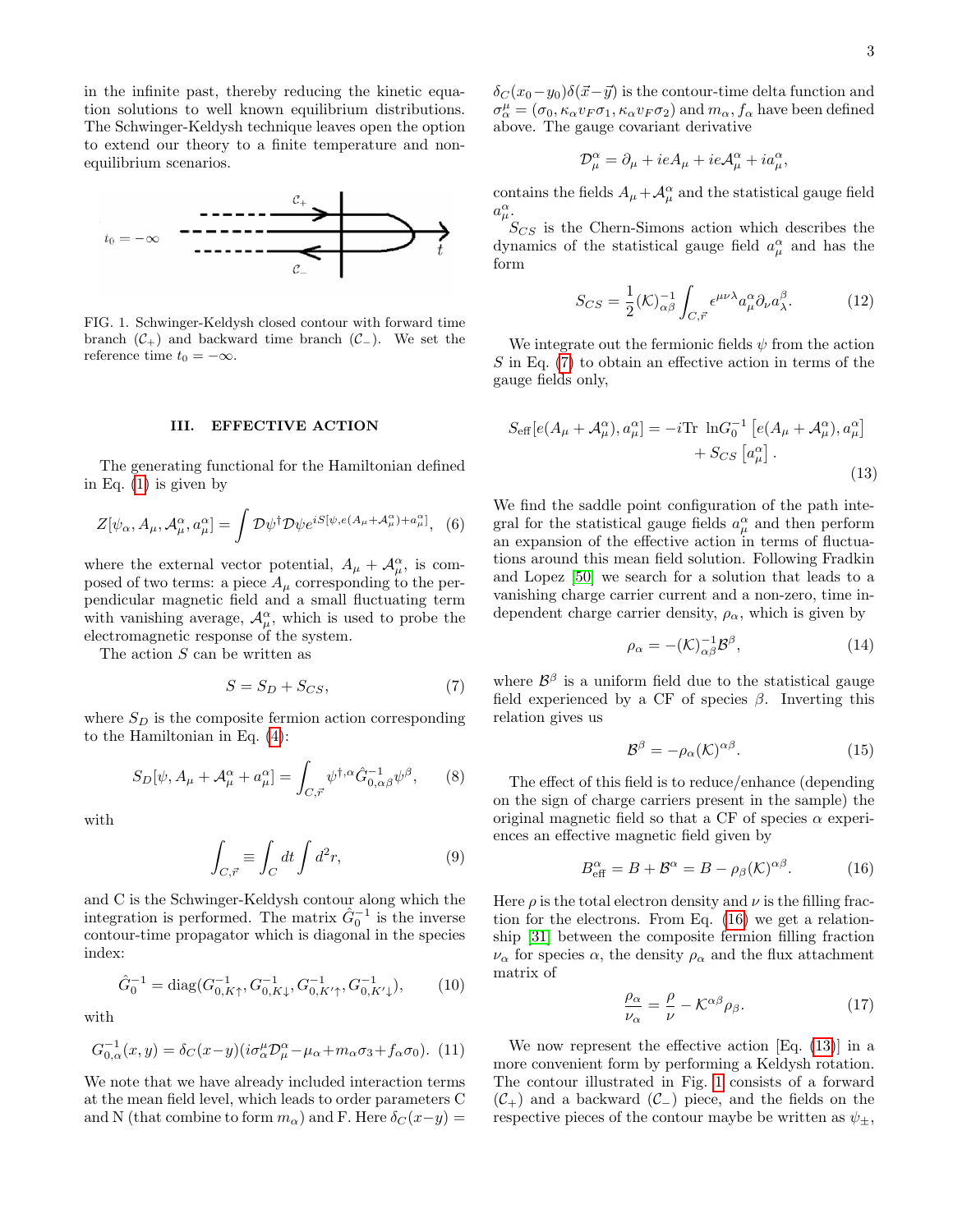$$
\psi_c = \frac{1}{\sqrt{2}} \left( \psi_+ + \psi_- \right), \quad \psi_q = \frac{1}{\sqrt{2}} \left( \psi_+ + \psi_- \right). \tag{18}
$$

The labels c, q correspond to classical and quantum com-

ponents respectively [\[63\]](#page-13-38). The net result is that the derivatives of the action with respect to the gauge fields are now performed with respect to the quantum components [\[61\]](#page-13-39).

The gauge fields,  $a^{\alpha}$ , can be viewed as being comprised of a mean field part  $(\bar{a}^{\alpha})$  and a fluctuation part  $(\Delta a^{\alpha})$ ,  $a^{\alpha} = \bar{a}^{\alpha} + \Delta a^{\alpha}$ , and we expand the effective action in terms of the fluctuations up to the second order in  $\Delta a$ . Terms linear in fluctuations vanish and we get

$$
S_{\text{eff}}[\mathcal{A}^{\alpha}_{\mu}, a^{\alpha}_{\mu}] = \int_{xy} \left[ (\Delta a_{c})^{\alpha}_{\mu} + (\mathcal{A}_{c})^{\alpha}_{\mu} \right] (\Delta a_{q})^{\alpha}_{\mu} + (\mathcal{A}_{q})^{\alpha}_{\mu} \right] (x) \left[ \begin{array}{c} 0 & (\Pi^{A})^{\mu\nu}_{\alpha\beta} \\ (\Pi^{R})^{\mu\nu}_{\alpha\beta} & (\Pi^{K})^{\mu\nu}_{\alpha\beta} \end{array} \right] (x, y) \left[ \begin{array}{c} (\Delta a_{c})^{\beta}_{\nu} + (\mathcal{A}_{c})^{\beta}_{\nu} \\ (\Delta a_{q})^{\beta}_{\nu} + (\mathcal{A}_{q})^{\beta}_{\nu} \end{array} \right] (y) \tag{19}
$$
  
+ 
$$
\left[ (\Delta a_{c})^{\alpha}_{\mu} (\Delta a_{q})^{\alpha}_{\mu} \right] (x) \left[ \begin{array}{c} 0 & (\mathcal{C}^{A})^{\mu\nu}_{\alpha\beta} \\ (\mathcal{C}^{R})^{\mu\nu}_{\alpha\beta} & (\mathcal{C}^{K})^{\mu\nu}_{\alpha\beta} \end{array} \right] (x, y) \left[ \begin{array}{c} (\Delta a_{c})^{\beta}_{\mu} \\ (\Delta a_{q})^{\beta}_{\nu} \end{array} \right] (y) ,
$$

which can be written in a more compact form as :

$$
S_{\text{eff}}[\mathcal{A}^{\alpha}_{\mu}, \mathbf{a}^{\alpha}_{\mu}] = \int_{xy} \left\{ \left[ (\boldsymbol{\Delta} \mathbf{a})^{\alpha}_{\mu} + (\mathcal{A})^{\alpha}_{\mu} \right]^{\mathbf{T}} (x) \boldsymbol{\Pi}^{\mu \nu}_{\alpha \beta}(x, y) \left[ (\boldsymbol{\Delta} \mathbf{a})^{\beta}_{\nu} + (\mathcal{A})^{\beta}_{\nu} \right] (y) + (\boldsymbol{\Delta} \mathbf{a})^{\alpha}_{\mu}(x) \mathbf{C}^{\mu \nu}_{\alpha \beta}(x, y) (\boldsymbol{\Delta} \mathbf{a})^{\beta}_{\nu}(y) \right\}.
$$
 (20)

Here the fields  $\mathcal{A}_{\mu}^{\alpha}$  and  $\mathbf{a}_{\mu}^{\alpha}$  are two component fields in Keldysh space

$$
\mathcal{A} = \left(\begin{array}{c} \mathcal{A}^c \\ \mathcal{A}^q \end{array}\right),
$$

and similarly for the fields  $\mathbf{a}^{\mu}_{\alpha}$ . The polarization tensor Π and the Chern-Simons tensor C are 2 × 2 matrices with advanced  $(A)$ , retarded  $(R)$  and Keldysh  $(K)$  components:

$$
\mathbf{C}^{\mu\nu}_{\alpha\beta} = \begin{pmatrix} 0 & (C^A)^{\mu\nu}_{\alpha\beta} \\ (C^R)^{\mu\nu}_{\alpha\beta} & (C^K)^{\mu\nu}_{\alpha\beta} \end{pmatrix} . \tag{21}
$$

We use bold font to indicate that a quantity has classical (c) and quantum (q) components if a vector, or Advanced (A), Retarded (R) and Keldysh (K) components if a  $2 \times 2$  matrix.

As the system is in equilibrium, in the linear response regime, the different components satisfy the bosonic fluctuation-dissipation theorem. The polarization tensor  $\Pi$  is given by

$$
\Pi^{\mu\nu}_{\alpha\beta} = -\frac{i}{2} \frac{\delta^2}{\delta \mathbf{a}^\beta_\nu \delta \mathbf{a}^\alpha_\mu} \text{Tr} \ln \left. \hat{\mathbf{G}}_0^{-1} [e\mathbf{A}_\mu + \mathbf{a}^\alpha_\mu] \right|_{\mathbf{a} = \mathbf{\bar{a}}}, \quad (22)
$$

where  $\mathbf{A}_{\mu}$  is the electromagnetic field and  $\hat{\mathbf{G}}_0^{-1}$  is the inverse time propagator mapped onto the Keldysh basis. Since the propagators are diagonal in the species index  $\alpha$ , the polarization tensor is also diagonal,  $\mathbf{\Pi}^{\mu\nu}_{\alpha\beta} = \mathbf{\Pi}^{\mu\nu}_{\alpha\beta}\delta^{\alpha\beta}$ .

To determine the collective excitation spectra we only need consider the retarded (R) components of the polarization tensor given in Appendix A.

The Chern-Simons tensor has the following form

$$
C^{\mu\nu}_{\alpha\beta} = (\mathcal{K})^{-1}_{\alpha\beta} \epsilon^{\mu\nu\lambda} \partial_{\lambda}.
$$
 (23)

The polarization tensor and the Chern-Simons tensor are transverse. As a consequence of this the polarization tensor can be decomposed into scalars  $\Pi^0$ ,  $\Pi^1$  and  $\Pi^2$  $[50, 56]$  $[50, 56]$  as follows:

<span id="page-3-0"></span>
$$
\Pi_{\alpha\beta}^{00}(\omega, \mathbf{q}) = -q^2 \Pi_{\alpha\beta}^0,\tag{24}
$$

$$
\Pi_{\alpha\beta}^{0i}(\omega, \mathbf{q}) = -\omega q^i \Pi_{\alpha\beta}^0(\omega, \mathbf{q}) + i\epsilon^{0ij} q_j \Pi_{\alpha\beta}^1(\omega, \mathbf{q}), (25)
$$
  

$$
\Pi_{\alpha\beta}^{i0}(\omega, \mathbf{q}) = -\omega q^i \Pi_{\alpha\beta}^0(\omega, \mathbf{q}) - i\epsilon^{0ij} q_j \Pi_{\alpha\beta}^1(\omega, \mathbf{q}), (26)
$$

$$
\Pi_{\alpha\beta}^{i0}(\omega, \mathbf{q}) = -\omega q^{i} \Pi_{\alpha\beta}^{0}(\omega, \mathbf{q}) - i\epsilon^{0ij} q_{j} \Pi_{\alpha\beta}^{1}(\omega, \mathbf{q}), (26)
$$

$$
\Pi_{\alpha\beta}^{ij}(\omega, \mathbf{q}) = -\omega^{2} \delta^{ij} \Pi_{\alpha\beta}^{0}(\omega, \mathbf{q}) + i\epsilon^{0ij} \omega \Pi_{\alpha\beta}^{1}(\omega, \mathbf{q}) + (\delta^{ij} q^{2} - q^{i} q^{j}) \Pi_{\alpha\beta}^{2}(\omega, \mathbf{q}).
$$
 (27)

# IV. ELECTROMAGNETIC RESPONSE TENSOR

In order to obtain the electromagnetic response tensor we integrate over the statistical gauge fields. Due to the transverse nature of the polarization and Chern-Simons tensor the inverse of both is ill defined and so is the inverse of the sum of these two tensors,  $(\mathbf{\Pi} + \mathbf{C})^{-1}$ , which appears when we perform the integration over the statistical gauge fields.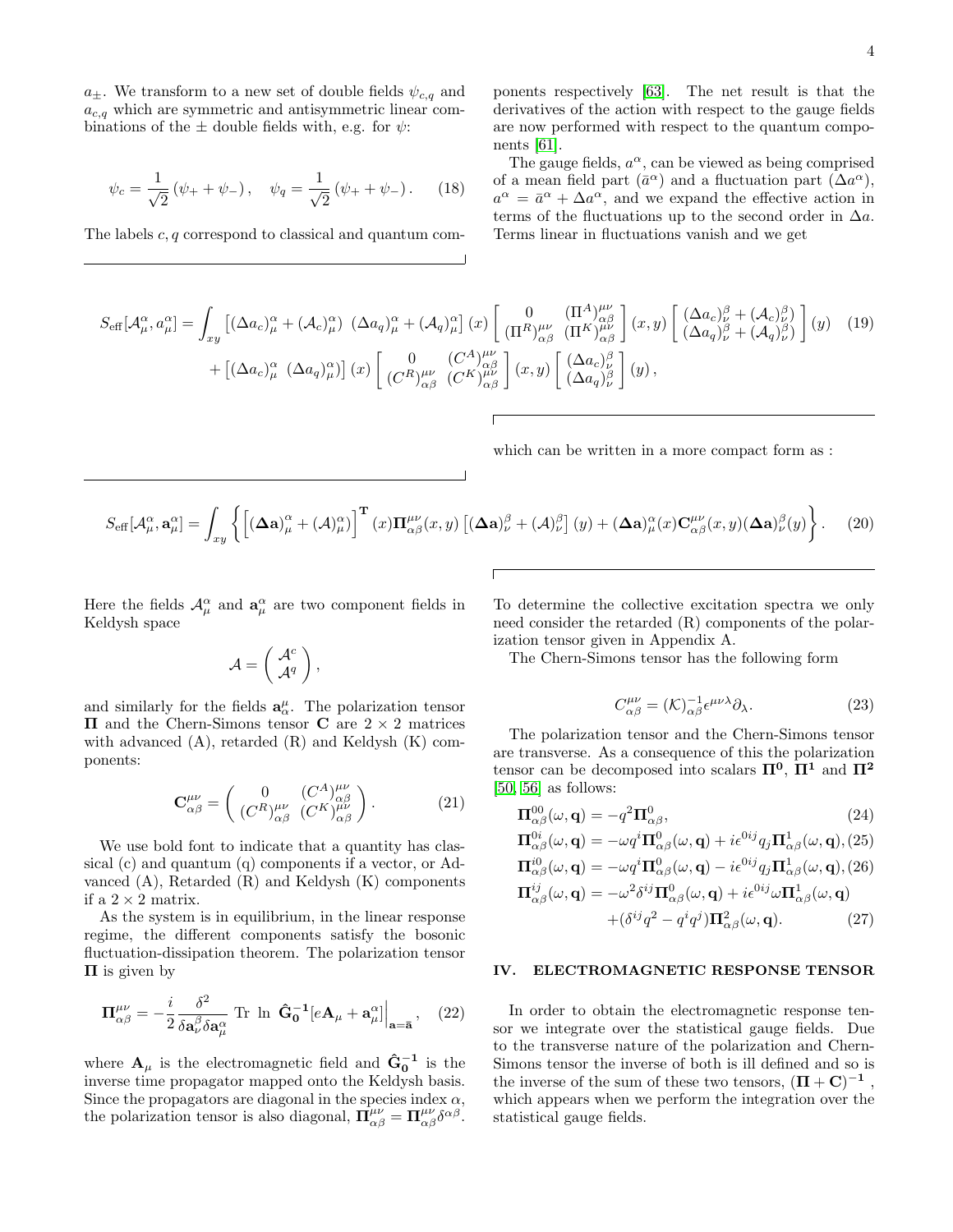In order to overcome this problem one can employ the Fadeev-Poppov method [\[64\]](#page-13-40). The result of this is a gauge fixed generating functional of the form

$$
\mathcal{Z}_{\text{GF}}[\mathcal{A}_{\mu}^{\alpha}] = \int \left(\mathcal{D}\Delta a\right) e^{i(S_{\text{eff}}[\mathcal{A}, \Delta a] + S_{\text{GF}}[\Delta a])},\tag{28}
$$

where the gauge fixing action has the form

$$
S_{\rm GF} = \left(\frac{1}{2\eta}\right) \int_{\mathcal{C},x} (\partial_{\mu} \Delta a^{\mu})^2 = \frac{1}{2} \int_{\mathcal{C},x} \Delta a^{\mu} \mathcal{G}_{\mu\nu} \Delta a^{\nu}, \tag{29}
$$

where  $\eta$  is a real valued parameter which we can set to be  $\eta = 1$ . Since the electromagnetic tensor is a physical quantity the choice of gauge should not matter and hence all references to the parameter  $\eta$  drop out in the end. Now we can perform the integral over the gauge fields since the addition of G makes the sum  $\Pi + \mathcal{G} + \mathbf{C}$ invertible. The object that we obtain as a consequence of performing the integral is the electromagnetic response tensor which has the form

<span id="page-4-1"></span>
$$
\mathbf{K} = \mathbf{\Pi} - \mathbf{\Pi}(\mathbf{\Pi} + \mathcal{G} + \mathbf{C})^{-1}\mathbf{\Pi}.
$$
 (30)

The electromagnetic tensor can be expressed, similarly to the polarization and Chern-Simons tensors, in Keldysh space as a  $2 \times 2$  matrix with advanced (A), retarded (R) and Keldysh (K) components:

$$
\mathbf{K} = \begin{pmatrix} 0 & (K^A)_{\alpha\beta}^{\mu\nu} \\ (K^R)_{\alpha\beta}^{\mu\nu} & (K^K)_{\alpha\beta}^{\mu\nu} \end{pmatrix} . \tag{31}
$$

The Keldysh component is related to the advanced and retarded components through the bosonic fluctuationdissipation theorem:

$$
K_{\omega,\mathbf{q}}^{K} = \coth\left(\frac{\omega}{2T}\right)(K_{\omega,\mathbf{q}}^{R} - K_{\omega,\mathbf{q}}^{A}).
$$
 (32)

The electromagnetic response tensor is also transverse and hence admits a decomposition, similar to the polarization tensor, in terms of scalar kernels,  $K_0$ ,  $K_1$  and  $K_2$ which can be written as

$$
K_0^R(\omega, \mathbf{q}) = -(\mathcal{K}^{-1})^2 \frac{\Pi_0^R(\omega, \mathbf{q})}{D^R(\omega, \mathbf{q})},\tag{33}
$$

$$
K_1^R(\omega, \mathbf{q}) = \mathcal{K}^{-1} + (\mathcal{K}^{-1})^2 \frac{(\mathcal{K}^{-1} + \Pi_1^R(\omega, \mathbf{q}))}{D^R(\omega, \mathbf{q})},
$$
 (34)

$$
K_2^R(\omega, \mathbf{q}) = (\mathcal{K}^{-1})^2 \frac{\Pi_2^R(\omega, \mathbf{q})}{D^R(\omega, \mathbf{q})}.
$$
 (35)

Since the polarization tensor is diagonal in the species index  $\alpha$ , it commutes with  $K^{-1}$ . Here  $D^{R/A}$  is the denominator matrix which has the form

<span id="page-4-0"></span>
$$
D^{R/A} = \omega^2 (\Pi_0^{R/A})^2 - (\mathcal{K}^{-1} + \Pi_1^{R/A})^2 + q^2 (\Pi_0^{R/A} \Pi_2^{R/A}).
$$
\n(36)

The retarded and advanced kernels are Hermitian conjugates of each other. Full expressions for  $\Pi_0$ ,  $\Pi_1$ ,  $\Pi_2$  are given in Appendix A.

The denominator matrix  $D$  is of central importance to our work. The zeros of the determinant of the denominator matrix gives us the location of poles for the electromagnetic response tensor.

## V. NUMERICAL RESULTS

In this section we find the poles of the electromagnetic response tensor numerically so as to determine the collective excitation spectra of various FQH states in graphene. Specifically, we calculate the zeros of the determinant of the denominator matrix  $D^{R/A}$  given in Eq. [\(36\)](#page-4-0). We calculate the excitation spectra for flux attachment schemes at several different filling fractions  $\nu$ .

Different flux attachment schemes are encoded in the matrix elements  $\mathcal{K}_{\alpha\beta}$ . Using the parametrization presented in Eq. [\(5\)](#page-1-2), the simplest case is when the same number of flux quanta,  $2k$ , is attached to all the species [\[29,](#page-13-41) [31\]](#page-13-20). This is the same as considering a single species with  $2k$  flux quanta attached to it. For this case the filling fractions of FQH states are given by  $\nu = \frac{\nu^*}{2k_0}$ with  $\nu^* = \nu_1 + \nu_2 + \nu_3 + \nu_4$ , which is known as the Töke-Jain sequence [\[29\]](#page-13-41). Here  $\nu_{\alpha}$ ,  $\alpha = 1, 2, 3, 4$ , are the filling fractions of the individual species. Hence the Töke-Jain sequence can be characterized by the set of parameters  $(\nu^*, k)$ . Following Refs. [\[31,](#page-13-20) [46\]](#page-13-22), we also consider the following simplification of K:  $k_i = k$ ,  $m_i = m$  and  $n_i = n$  for all i, which we refer to as the Modak-Mandal-Sengupta (MMS) states. This allows us to label MMS flux attachment schemes by the triplet  $(k, m, n)$ . In order to specify a FQH state with a given filling  $\nu$ , we also need to specify fillings  $\nu_{\alpha}$  for the composite fermion Landau levels. Once  $\nu_{\alpha}$ ,  $\nu$  and  $(k, m, n)$  are specified this determines the values of the order parameters C, N and F [\[31,](#page-13-20) [46\]](#page-13-22). We characterize the states we consider by the flux attachment parameters  $(k, m, n)$  determined from the K matrix. In our numerical calculations we truncated the number of Landau levels (labelled by n and n') included in the calculation of D to  $N_c = 10$  in Eq. [\(A2\)](#page-10-0) in order to cut computational time. We confirmed that our results were not sensitive to this choice of cut-off.

For each parameter set we calculate the collective modes and plot their angular frequency  $\frac{\omega}{\omega_c}$  against  $q l_B$ where  $\omega_c = \sqrt{2v_F/l_B}$  is the cyclotron frequency with  $v_F$  being the Fermi velocity and  $l_B$  being the magnetic length. We characterize each dispersion curve by the following parameters,  $\omega_g$ : the energy gap as  $q \to 0$ ;  $q_{rm}^i$ : the position of the  $i^{th}$  magnetoroton minimum; and  $\Delta_r^i$ : the energy at the position of the  $i^{th}$  magnetoroton minimum. We observe the following generic features in the dispersion curves for the lowest energy collective mode: i) a gap as  $q \to 0$  and ii) minima for  $q_l \sim 1$ , and  $q_l \sim 2.1$ , which we attribute as a magneto-roton minima, similar to those seen for non-relativistic FQH states. Numerous states also have an additional minimum or shoulder for  $q_l$  ∼ 1.7. For higher energy collective modes, the dispersion is relatively flat in comparison to the lowest energy mode.

In Fig. [2](#page-5-0) we compare the dispersion curves for two different  $\nu = 1/3$  states, the Töke-Jain state for the parameter set  $(\nu^* = 1, k = 1)$  and the MMS state for the parameter set  $(k = 1, m = 1, n = 3)$ . We notice that the MMS state has a higher gap as  $q \to 0$  and has a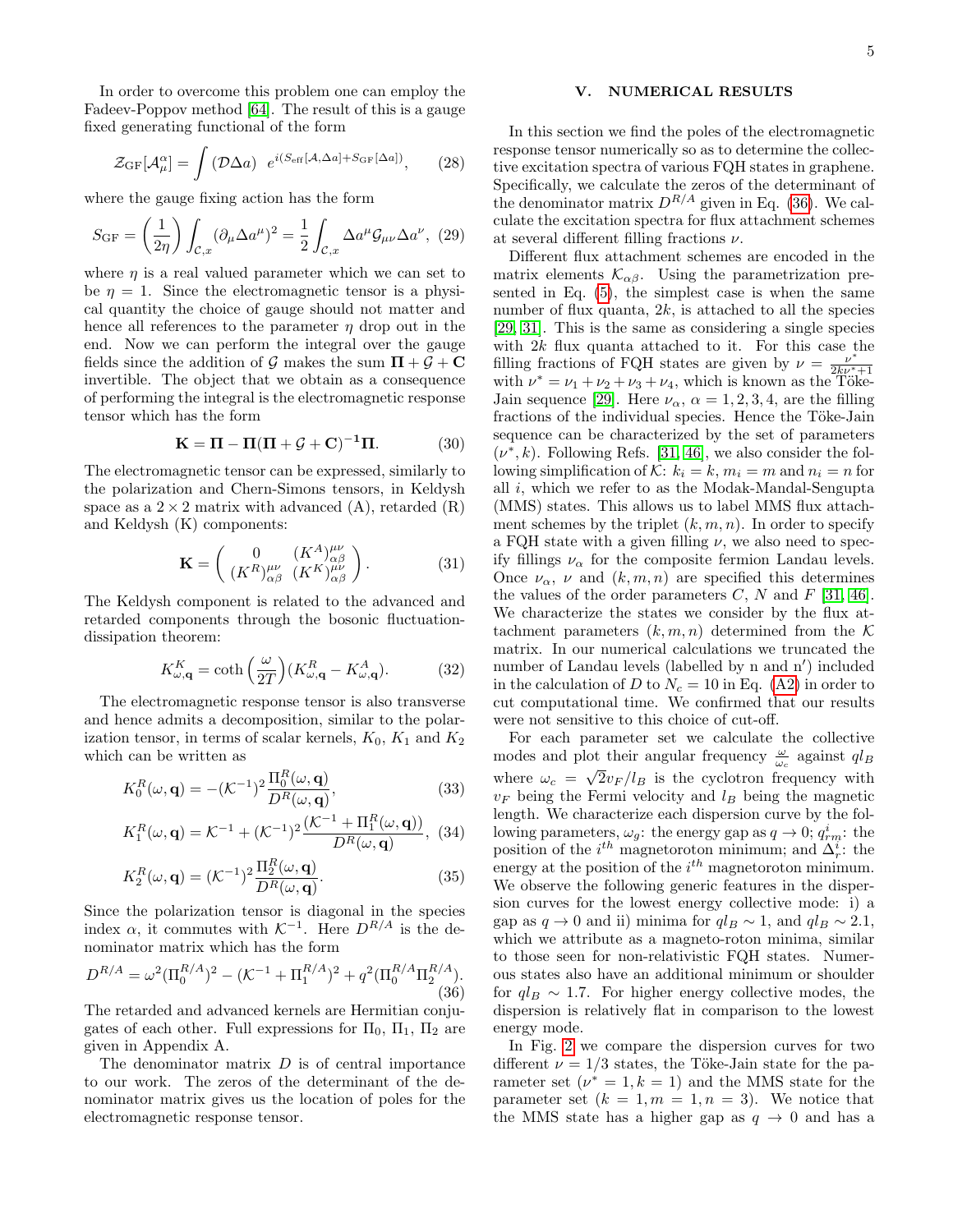

<span id="page-5-0"></span>FIG. 2. Location of poles as a function of  $\frac{\omega}{\omega_c}$  and  $q l_B$  for  $\nu = 1/3$  for the Toke-Jain sequence (black) and the MMS state for  $(k, m, n) = (1, 1, 3) \text{ (red)}.$  Here  $\omega_c = \sqrt{2} \frac{v_F}{l_B}$ 

![](_page_5_Figure_2.jpeg)

<span id="page-5-1"></span>FIG. 3. Location of poles as a function of  $\frac{\omega}{\omega_c}$  and  $q l_B$  for  $\nu = 1/3$  for the parameter set defined in the text  $(k, m, n, C, N, F)$ .  $(1, 1, 1, 1, -1, -1)$  (red),  $(1, 3, 2, 1, 1, 1)$  (blue),  $(1, 3, 3, 1, -1, -1)$  (black) and  $(2, 1, 3, -1, 0, 0)$  (orange).

higher magnetoroton energy as compared to the Töke-Jain state. In the rest of the results we focus on MMS states motivated by their relevance for EDFQH states [\[46\]](#page-13-22).

We consider several different MMS  $\nu = 1/3$  states and in Fig. [3](#page-5-1) observe that: i) the roton energy is lowest for the state with order parameters  $(C, F, N) = (1, -1, -1)$ 

and  $(k, m, n) = (1, 1, 1)$ ; and ii) as we increase k, m or n the energy of the roton,  $\Delta_r$ , decreases. In addition, we also observe the appearance of a second minimum around  $q_l$   $\sim$  2.1 and what is sometimes a shoulder and sometimes a local minimum at around  $q_l$  ~ 1.7. Numerical values are tabulated in Table [I.](#page-6-0) The minima deepen with increasing values of  $k, m$ , and  $n$ .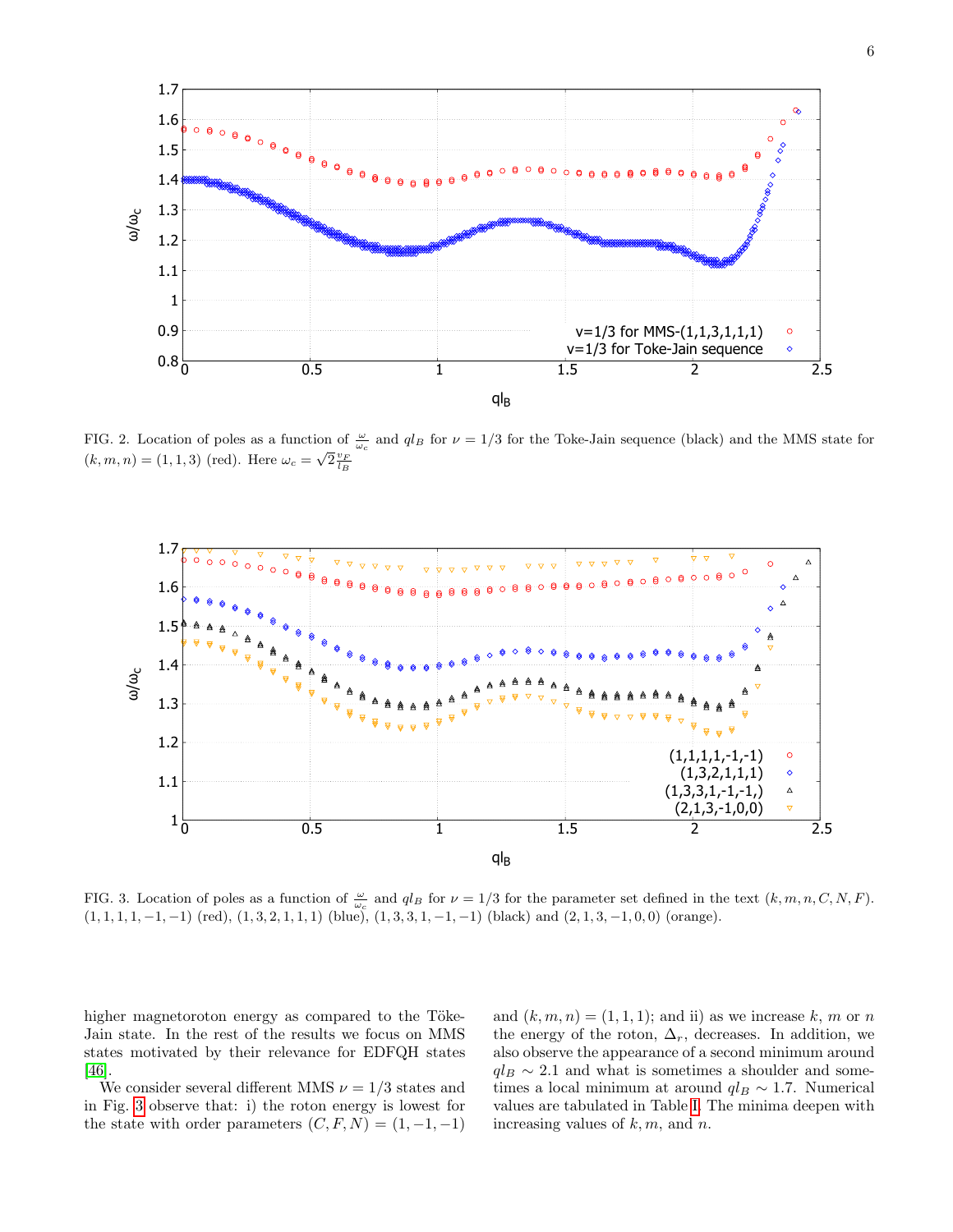<span id="page-6-0"></span>TABLE I. Dispersion parameters for selected  $\nu = 1/3$  states

|   |       |  |  |                                    |  | $\left \mathbf{k}\right \mathbf{m}\right \mathbf{n}\right \mathbf{C}\left \mathbf{N}\right \mathbf{F}\left \omega_{g}/\omega_{c}\right q_{rm}^{1}l_{B}\left q_{rm}^{2}l_{B}\right q_{rm}^{3}l_{B}\left \Delta_{r}^{1}/\omega_{c}\right \Delta_{r}^{2}/\omega_{c}\left \Delta_{r}^{3}/\omega_{c}\right \Delta_{r}^{3}/\omega_{c}\right $ |      |      |
|---|-------|--|--|------------------------------------|--|-----------------------------------------------------------------------------------------------------------------------------------------------------------------------------------------------------------------------------------------------------------------------------------------------------------------------------------------|------|------|
|   |       |  |  | $ 1 -1 -1 $ 1.67 $ 0.99 $ -        |  | 1.58                                                                                                                                                                                                                                                                                                                                    |      |      |
|   | 1 3 2 |  |  |                                    |  | 1 1 1 1.57 0.91 1.65 2.09 1.39                                                                                                                                                                                                                                                                                                          | 1.42 | 1.42 |
|   |       |  |  |                                    |  | $\vert 1 \vert 3 \vert 3 \vert 1 \vert -1 \vert -1 \vert 1.51 \vert 0.90 \vert 1.73 \vert 2.10 \vert 1.29 \vert$                                                                                                                                                                                                                        | 1.32 | 1.29 |
| 2 |       |  |  | $ 1 3 -1 0 0 1.46 0.89 1.74 2.11 $ |  | 1.24                                                                                                                                                                                                                                                                                                                                    | 1.26 | 1.22 |

In Fig. [4](#page-6-1) we show the variation of the position of the poles and the roton energy as we change  $m$  in the triplet  $(k, m, n)$ . As before, the states we studied are parameterized by the set of parameters  $(k, m, n, C, F, N)$ . We fixed all the parameters except m. The results are summarized in Table [II.](#page-6-2)

<span id="page-6-2"></span>TABLE II. Parameters for  $\nu = 1/3$  states varying m

|  |  |  |  |  | $\sqrt{\frac{1}{2} \mathbf{k} n \mathbf{C} \mathbf{N} }\mathbf{F} \omega_g/\omega_c q^1_{rm}l_B\left q^2_{rm}l_B\right q^3_{rm}l_B\left \Delta_r^1/\omega_c\right \Delta_r^2/\omega_c\left \Delta_r^3/\omega_c\right $                                                                |  |
|--|--|--|--|--|---------------------------------------------------------------------------------------------------------------------------------------------------------------------------------------------------------------------------------------------------------------------------------------|--|
|  |  |  |  |  | $ 1 0 2 1 1 1 1.65$   0.98   1.66   2.08   1.53   1.56   1.58                                                                                                                                                                                                                         |  |
|  |  |  |  |  | $\left  \frac{1}{1} \right  \left  \frac{2}{1} \right  \left  \frac{1}{1} \right  \left  \frac{1}{1.62} \right  \left  \frac{0.97}{0.97} \right  \left  \frac{1.60}{0.99} \right  \left  \frac{1.49}{1.49} \right  \left  \frac{1.52}{1.52} \right  \left  \frac{1.53}{0.53} \right $ |  |
|  |  |  |  |  |                                                                                                                                                                                                                                                                                       |  |
|  |  |  |  |  | $\left 1\right 4\left 2\right 1\left 1\right 1\left 1.54\right 0.89\left 1.69\right 2.10\left 1.34\right 1.37\left 1.35\right $                                                                                                                                                       |  |

In Fig. [5.](#page-7-0) we show the dispersions for several different  $\nu = 1/3$  MMS states with k and m fixed, but varying n. The results are summarized in Table [III.](#page-6-3)

<span id="page-6-3"></span>TABLE III. Parameters for  $\nu = 1/3$  states varying n

|  |                |     |  |                                             |  |                                       | $\big {\bf k}\big {\bf m}\big {\bf n}\big {\bf C}\big {\bf N}\big {\bf F}\big \omega_{g}/\omega_{c}\big q_{rm}^{1}l_{B}\big q_{rm}^{2}l_{B}\big q_{rm}^{3}l_{B}\big \Delta_{r}^{1}/\omega_{c}\big \Delta_{r}^{2}/\omega_{c}\big \Delta_{r}^{3}/\omega_{c}\big $ |      |
|--|----------------|-----|--|---------------------------------------------|--|---------------------------------------|-----------------------------------------------------------------------------------------------------------------------------------------------------------------------------------------------------------------------------------------------------------------|------|
|  |                |     |  | $ 1 1 1 1 1.67 0.99$ -                      |  | 1.58                                  |                                                                                                                                                                                                                                                                 |      |
|  | 2 <sup>1</sup> |     |  |                                             |  | $ 1 1 1.62$ $ 0.97 1.60$ $ 2.09 1.49$ | 1.52                                                                                                                                                                                                                                                            | 1.53 |
|  |                | 3 1 |  |                                             |  | 1 1 1.57 0.93 1.69 2.10 1.38          | 1.42                                                                                                                                                                                                                                                            | 1.40 |
|  |                |     |  | $1 \mid 1.50 \mid 0.90 \mid 1.68 \mid 2.13$ |  | 1.29                                  | 1.31                                                                                                                                                                                                                                                            | 1.25 |

![](_page_6_Figure_8.jpeg)

<span id="page-6-1"></span>FIG. 4. Dispersion curves for  $\nu = 1/3$  varying the parameter m. The parameter set defined in the text  $(k, m, n, C, N, F)$ .  $(1, 0, 2, 1, 1, 1)$  (red),  $(1, 1, 2, 1, 1, 1)$  (blue),  $(1, 3, 2, 1, 1, 1)$  (black),  $(1, 4, 2, 1, 1, 1)$  (orange).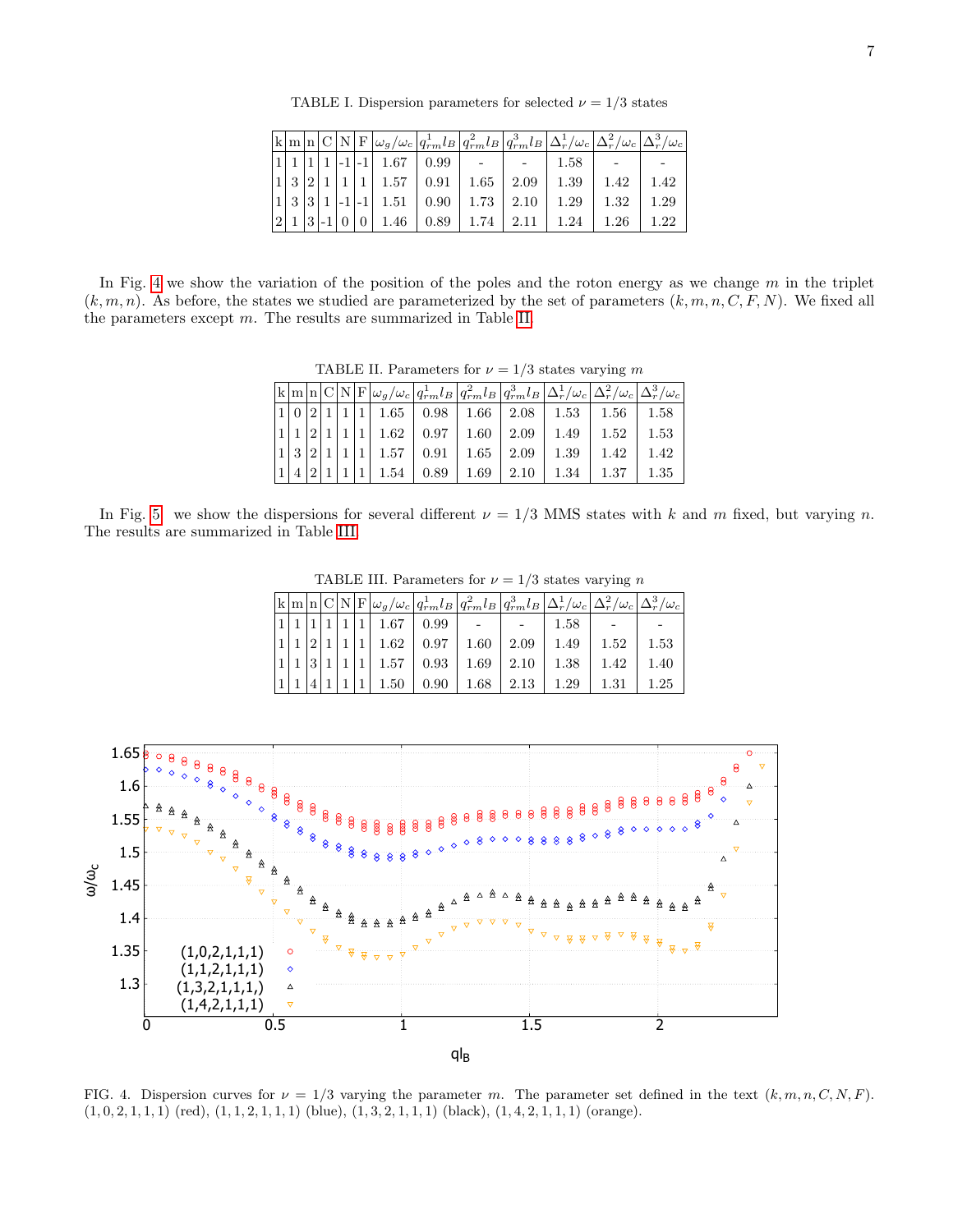![](_page_7_Figure_0.jpeg)

<span id="page-7-0"></span>FIG. 5. Dispersion curves for  $\nu = 1/3$  varying the parameter n. The parameter set defined in the text is  $(k, m, n, C, N, F)$ .  $(1, 1, 1, 1, 1, 1)$  (black),  $(1, 1, 2, 1, 1, 1)$  (red),  $(1, 1, 3, 1, 1, 1)$  (blue),  $(1, 1, 4, 1, 1, 1)$  (orange).

Figures [4](#page-6-1) and [5](#page-7-0) lead to the following observations: i) the gap at  $q \to 0$  decreases as we go from a low  $m(n)$  value to a higher  $m(n)$  value; ii) the position of the first roton minimum shifts towards slightly lower q as we go from lower  $m(n)$  to higher values of  $m(n)$ ; iii) the position of the second and third roton minima shifts to slightly higher q as we go from lower  $m(n)$  to higher values; iv) the energies of the rotons  $\Delta_r^i$  decreases as we go from lower  $m(n)$  to higher values for  $i = 1, 2, 3$ . In Tables [II](#page-6-2) and [III](#page-6-3) we confirm that the observations i)-iv) hold as we go from lower  $m(n)$  values to higher  $m(n)$  values.

![](_page_7_Figure_3.jpeg)

<span id="page-7-1"></span>FIG. 6. Dispersion curves for  $\nu = 1/3$  (1,1,2,1,1,1),  $\nu = 2/5$  (1,1,2,1,-1,-1) and  $\nu = 1/2$  (1,1,2,1,0,0). For this plot  $(k, m, n)$  is the same for all three fractions while  $(C, F, N)$  varies.

In addition to comparing the effect of different values of  $m$  and  $n$  on the collective mode spectrum for a given fraction, we also make a comparison of the collective mode spectra for several different incompressible fractions:  $\nu = 1/3$ ,  $\nu = 2/5$  and  $\nu = 1/2$ . Unlike the single component case it is possible to have an incompressible FQH state for  $\nu = 1/2$  in a multicomponent quantum Hall system such as graphene [\[31,](#page-13-20) [46,](#page-13-22) [48\]](#page-13-24). The relevant dispersion curves are plotted in Figs. [6](#page-7-1) and [7.](#page-8-0)

For the spectra in Fig. [6](#page-7-1) we consider the simplest flux attachment,  $(k, m, n)$ , that is consistent with all three of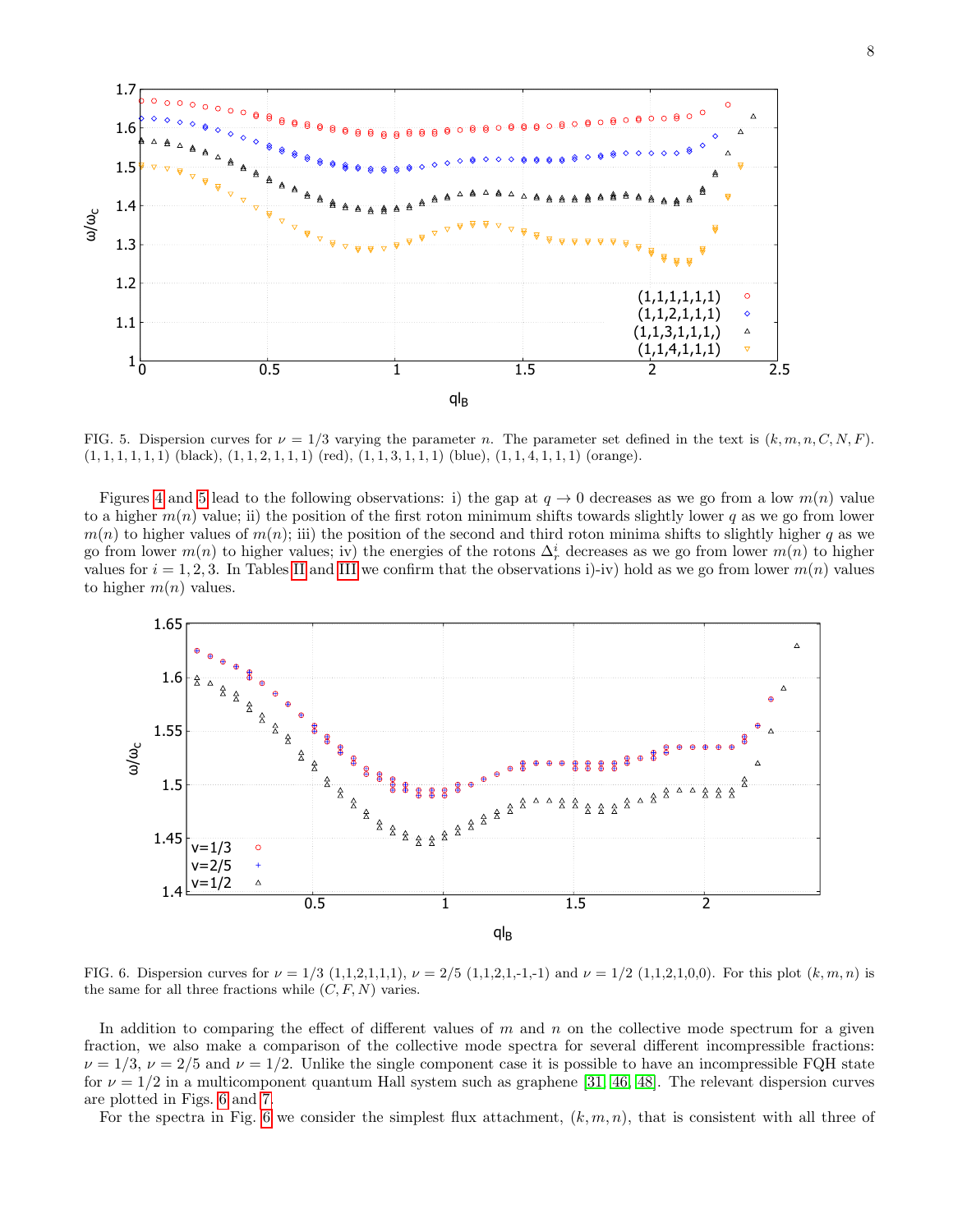![](_page_8_Figure_0.jpeg)

<span id="page-8-0"></span>FIG. 7. Dispersion curves for  $\nu = 1/2$  (1,1,2,1,0,0),  $\nu = 1/3$  (2,1,2,1,0,0) and  $\nu = 2/5$  (2,0,3,1,0,0). For this plot (C, F, N) is the same for all three fractions while  $(k, m, n)$  varies.

| <b>IADLE IV.</b> $\nu = 1/3$ , $\nu = 1/2$ and $\nu = 2/3$ for fixed $(\kappa, m, n)$ |  |  |  |  |  |                                                                               |  |  |  |                                                                                                                                    |          |                                                                                                                                                                     |  |
|---------------------------------------------------------------------------------------|--|--|--|--|--|-------------------------------------------------------------------------------|--|--|--|------------------------------------------------------------------------------------------------------------------------------------|----------|---------------------------------------------------------------------------------------------------------------------------------------------------------------------|--|
|                                                                                       |  |  |  |  |  |                                                                               |  |  |  |                                                                                                                                    |          | $\nu$  k m n C N F  $\omega_g/\omega_c$   $q_{rm}^1$   $q_{rm}^2$   $q_{rm}^3$   $q_{rm}^3$   $\Delta_r^1/\omega_c$   $\Delta_r^2/\omega_c$   $\Delta_r^3/\omega_c$ |  |
|                                                                                       |  |  |  |  |  |                                                                               |  |  |  | $1/3\left 1\right 1\left 2\right 1\left 1\right 1\left 1.62\right 0.97\left 1.60\right 2.06\left 1.49\right 1.52\left 1.53\right $ |          |                                                                                                                                                                     |  |
|                                                                                       |  |  |  |  |  |                                                                               |  |  |  | $2/5\left 1\right 1\left 2\right 1\left -1\right -1\left 1.62\right $ 0.97   1.60   2.06   1.49                                    | $1.52\,$ | $1.53\,$                                                                                                                                                            |  |
|                                                                                       |  |  |  |  |  | $1/2$   $1$   $1$   $2$   $1$   $0$   $0$   $1.59$   $0.92$   $1.63$   $2.07$ |  |  |  | 1.45                                                                                                                               | 1.48     | 1.49                                                                                                                                                                |  |

<span id="page-8-1"></span>TABLE IV.  $\nu = 1/3$ ,  $\nu = 1/2$  and  $\nu = 2/5$  for fixed  $(k, m, n)$ 

these states. We found that for this case different CF-LLs are occupied, translating to different order parameter combinations,  $(C, F, N)$ . The  $\nu = 1/3$  and the  $\nu = 2/5$  state have the same spectra and a higher gap,  $\omega_q$  than the  $\nu = 1/2$  states. For the spectra in Fig. [7](#page-8-0) we consider CF-LL fillings (equivalently combinations of CSB orders) that are the same for all three FQH states. In this case the flux attachment parameters  $(k, m, n)$  differ in each case. We observe that in this case the  $\nu = 1/2$  state is the most stable followed by the  $\nu = 2/5$  and then the  $\nu = 1/3$  state. The results are summarized in Tables [IV](#page-8-1) and [V.](#page-8-2)

<span id="page-8-2"></span>TABLE V.  $\nu = 1/3$ ,  $\nu = 1/2$  and  $\nu = 2/5$  for fixed  $(C, F, N)$ 

|  |  |  |  |  |                                                                                                                                           | $\nu$ k m $\ln C N F \omega_g/\omega_c q_{rm}^1l_B q_{rm}^2l_B q_{rm}^3l_B \Delta_r^1/\omega_c \Delta_r^2/\omega_c \Delta_r^3/\omega_c $  |
|--|--|--|--|--|-------------------------------------------------------------------------------------------------------------------------------------------|-------------------------------------------------------------------------------------------------------------------------------------------|
|  |  |  |  |  |                                                                                                                                           | $1/2$ 1 1 2 1 0 0 1.59 0.92 1.63 2.07 1.45 1.48 1.49                                                                                      |
|  |  |  |  |  | $\left 2/5\right 2\right 0\left 3\right 1\left 0\right 0\left 1.49\right 0.91\left 1.71\right 2.11\left 1.29\right 1.32\left 1.29\right $ |                                                                                                                                           |
|  |  |  |  |  |                                                                                                                                           | $\left 1/3\right 2\left 1\right 3\left 1\right 0\left 0\right 1.46\left 0.89\right 1.70\left 2.10\right 1.24\left 1.26\right 1.22\right $ |

#### VI. DISCUSSION AND CONCLUSIONS

In this paper we considered the collective excitations for various fractional quantum Hall states in graphene. In doing so we allowed for CSB orders which arise naturally in some variational wavefunctions for the FQH states in the zeroth LL, for a variety of flux attachment schemes [\[31,](#page-13-20) [46\]](#page-13-22).

The interaction induced IQH states at  $\nu = 0, 1$  have both been suggested as being connected to CSB orders  $[11-13, 19, 21, 22]$  $[11-13, 19, 21, 22]$  $[11-13, 19, 21, 22]$  $[11-13, 19, 21, 22]$  $[11-13, 19, 21, 22]$  with good agreement betweeen ex-

perimentally measured gaps and theoretical predictions based on a CSB scenario [\[11\]](#page-13-5). The observation of even denominator FQH (EDFQH) states at  $\nu = 1/2$  and  $\nu = 1/4$ [\[48\]](#page-13-24) has also been suggested as a consequence of CSB orders [\[46\]](#page-13-22).

We primarily studied the  $\nu = 1/3$  FQH state, considering various flux attachment schemes parameterized by  $K$ . We considered the collective excitations for two classes of variational states - the Töke-Jain sequence [\[29\]](#page-13-41), parameterized by  $(\nu^*,k)$  and the MMS sequence [\[31,](#page-13-20) [46\]](#page-13-22), parameterized by  $(k, m, n)$ . We found that the MMS states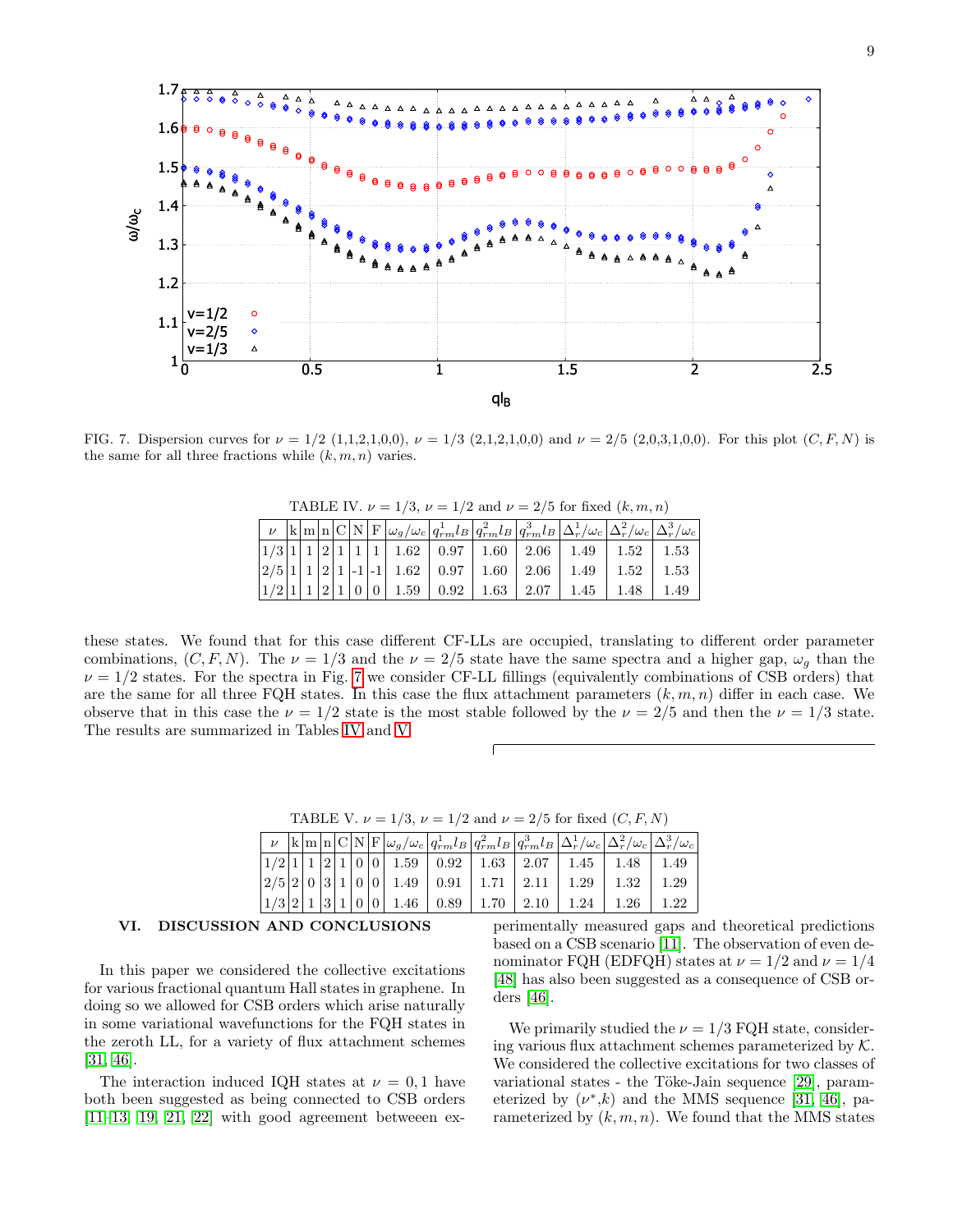![](_page_9_Figure_1.jpeg)

<span id="page-9-0"></span>FIG. 8. Dispersion curves for  $\nu = 1/3$  (1,1,2,1,1,1),  $\nu = 2/5$  (1,1,2,1,0,0) and  $\nu = 2/5$  (1,4,2,1,1,1).

displayed a larger  $q \to 0$  gap,  $\omega_g$ , and a larger magnetoroton gap than the Töke-Jain states for the variational states we considered. For the MMS states we considered, we found that increasing k, m or n generally reduced  $\omega_q$ and the magnetoroton gap.

Within the framework of the Chern-Simons theory that we use to obtain the collective excitation spectrum, the larger gaps we find for MMS states with low values of  $(k, m, n)$  suggest that these are likely to be the most stable FQH states. However, there is the caveat that as a mean-field like theory, the Chern-Simons approach will almost certainly over-estimate energy gaps and it is unknown whether fluctuations beyond mean field theory will differ between Töke-Jain and MMS states, although we see no a priori reason why they should be significantly different in the two cases.

We compared the excitation spectra for MMS states for several different fractions,  $\nu = 1/3$ ,  $2/5$  and  $1/2$ . The true nature of the ground states for these fractions are not currently known [\[46,](#page-13-22) [48\]](#page-13-24). Hence we considered a variety of variational ground states of the MMS type that give rise to incompressible states at these fractions. We compared excitations for states with the same flux attachment scheme (fixed  $(k, m, n)$ ), but different composite fermion LL fillings (corresponding to differing order parameters  $(C, F, N)$ . We also compared excitations for states with the same order parameters  $(C, F, N)$  but different flux attachment schemes. The ordering of the states in terms of which had the largest gap  $\omega_g$  is different in the two cases. Experimental observations (Fig. S14a in Ref. [\[48\]](#page-13-24)) show the  $\nu = 1/3$  and  $\nu = 1/2$  states persisting to a temperature of  $T = 2.0$  K, while the  $\nu = 2/5$ state is no longer present at that temperature. Our calculation of the collective mode spectra do not take into account temperature dependence of the order parameters  $C, F$  and  $N$  and so it is not possible to make a direct

comparison between our results and experiment. However, we do give an example of states which lead to the same ordering in  $\omega_g$  as the stability of the experimental states in Fig. [8.](#page-9-0)

In addition to the energy scales associated with the collective excitations, the position of the magnetoroton minimum is also a quantity of interest. Previous work [\[53,](#page-13-29) [65–](#page-14-0)[67\]](#page-14-1) has elaborated on the position of the magnetoroton minimum for fractions in the Jain sequence,  $\nu = s/(2s+1)$ , and it was found that for low values of s the minimum was located around  $q_l$  ~ 1. Ref. [\[65\]](#page-14-0) calculated the positons of minima for  $n = 0, 1$  LLs in graphene. This is in agreement with our observations in Sec. V, although we find that for both Töke-Jain and MMS states, there may be secondary and tertiary minima for  $q_lB \sim 1.7$  and  $q_lB \sim 2$  respectively.

In our calculations here we have shed some light on collective excitations for certain classes of FQH states in graphene. The approach we have taken is restricted to order parameters that can be written in terms of just spin and valley degrees of freedom, such as CDW, Néel AFM and ferromagnetic order, For more general orders that may require an eight component Dirac fermion description, such as in-plane antiferromagnetism [\[11\]](#page-13-5) or partially sublattice polarized (PSP) order [\[48\]](#page-13-24), we are unable to calculate the collective excitation spectra. This is because for those more general orders, the order parameter leads to a problem which is mathematically equivalent to one in which one is trying to calculate the collective excitations in a system where there is tunnelling between two separate FQH systems. We are not aware of any succesful attempts to use Chern-Simons approaches to calculate collective excitation spectra in FQH systems with tunnelling between layers.

In conclusion, we eagerly look forward to experimental measurements of collective excitation spectra of FQH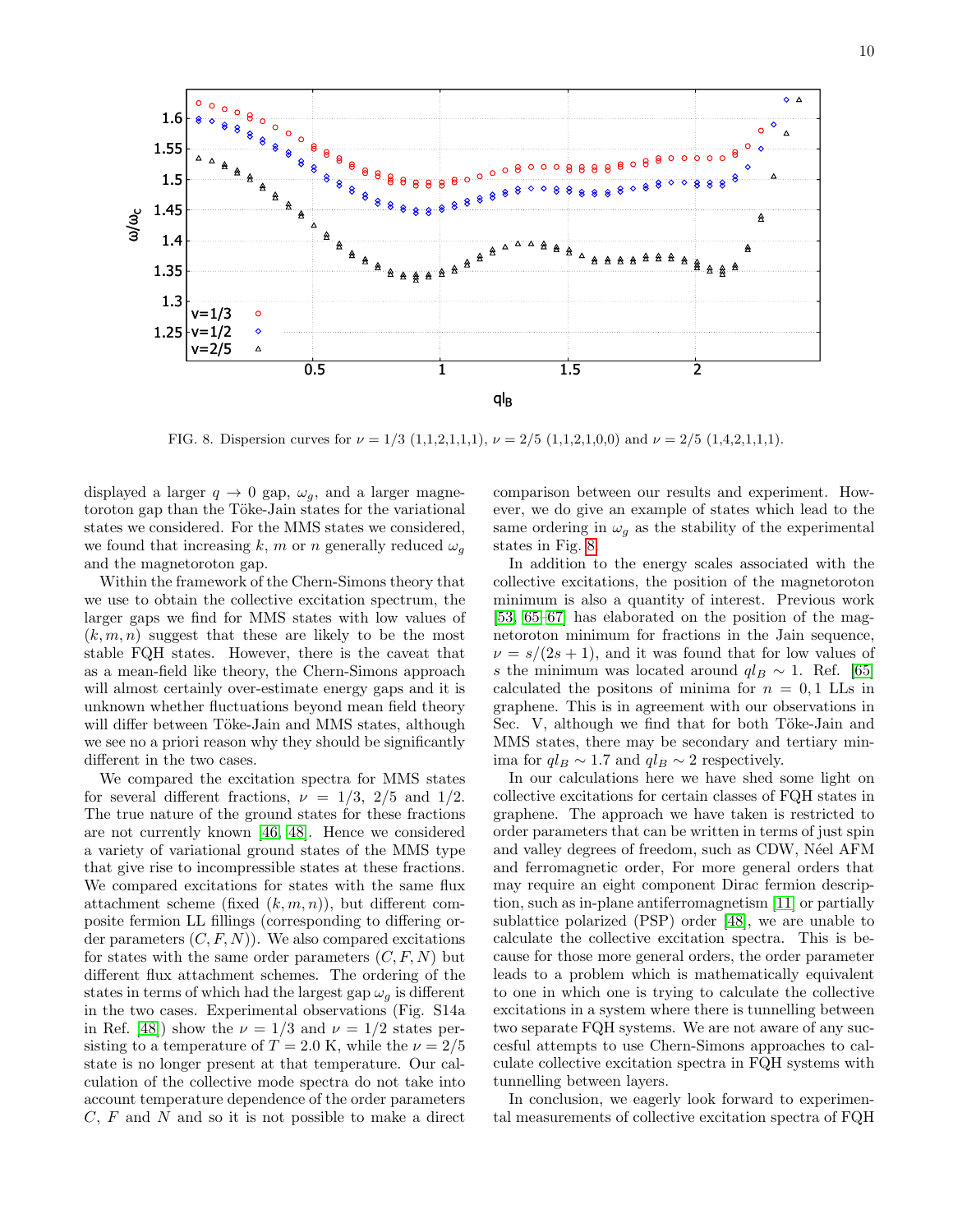states in graphene as these will place additional constraints on theoretical approaches and refine our knowledge of the broken symmetries in the zeroth LL in graphene.

## VII. ACKNOWLEDGMENTS

S. N. and M. K. acknowledge support from NSERC. The authors thank A. Mokhtari-Jazi for useful discussions and J. M. Lucero and R. Sarkar for help with the numerical calculations and Compute Canada for access to their resources.

## Appendix A: Calculation of Polarization Tensor and Denominator matrix

In this appendix we give more details on the calculation of the polarization tensor that we use to find collective modes. We begin with Eq. [\(30\)](#page-4-1) for the electromagnetic response tensor

$$
\mathbf{K} = \mathbf{\Pi} - \mathbf{\Pi}(\mathbf{\Pi} + \mathbf{C} + \mathcal{G})^{-1}\mathbf{\Pi},\tag{A1}
$$

where  $\Pi$  is the polarization tensor, C is the Chern-Simons tensor and G is a gauge fixing term added to the Lagrangian to make the inverse term finite. As mentioned in Sec. IV, due to the transverse nature of the polarization tensor it can be decomposed in terms of scalars,  $\Pi^0$ ,  $\Pi^1$  and  $\Pi^2$ , as shown in Eq. [\(24\)](#page-3-0). Here we are interested in the retarded component of the polarization tensor  $(\Pi^i)^R$  and for simplicity we have dropped the R.

The polarization tensor in the absence of order parameters (we discuss the expression in the presence of symmetry breaking mass terms in Appendix [C\)](#page-12-0) can be expressed as [\[32\]](#page-13-33):

<span id="page-10-0"></span>
$$
\Pi^{\mu\nu}_{\alpha}(\omega, \mathbf{q}) = \frac{1}{32\pi^2 l_{\alpha}^4} \sum_{n, n'=0}^{\infty} \sum_{\lambda, \lambda'= \pm 1} \frac{\mathcal{F}_{n,n'}^{\lambda\lambda'}(T, \mu_{\alpha})}{\omega - \lambda \sqrt{n} \omega_c^{\alpha} + \lambda' \sqrt{n'} \omega_c^{\alpha}} \int_{\Delta \mathbf{r}} e^{-i\mathbf{q} \cdot \Delta \mathbf{r}} e^{-\Delta \mathbf{r}^2/l_{\alpha}^2} \text{Tr} \left[ \sigma_{\alpha}^{\mu} M_n^{\alpha} (\lambda \Delta \mathbf{r}) \sigma_{\alpha}^{\nu} M_{n'}^{\alpha} (-\lambda' \Delta \mathbf{r}') \right],
$$
\n(A2)

with

$$
\mathcal{F}_{n,n'}^{\lambda\lambda'}(T,\mu_\alpha) = \tanh\left(\frac{\lambda'\sqrt{n'}\omega_c^\alpha - \mu_\alpha}{2T}\right) - \tanh\left(\frac{\lambda\sqrt{n}\omega_c^\alpha - \mu_\alpha}{2T}\right). \tag{A3}
$$

Here, T is the temperature,  $\mu_{\alpha}$  is the chemical potential of species  $\alpha$ ,  $\lambda(\lambda') = \pm 1$  refers to the conduction (+1) band or valence (-1) band,  $\sigma_{\alpha}^{\mu} = (\sigma_0, \kappa^{\alpha} v_F \sigma_1, \kappa^{\alpha} v_F \sigma_2), \omega_c = \sqrt{2} \frac{v_F}{l_{\alpha}}$  and

$$
M_n^{\alpha}(\lambda \Delta \mathbf{r}) = \mathcal{P}_+ L_n^0 \left( \frac{\Delta \mathbf{r}^2}{2l_{\alpha}} \right) + \mathcal{P}_- L_{n-1}^0 \left( \frac{\Delta \mathbf{r}^2}{2l_{\alpha}} \right) + i \frac{\lambda \kappa}{\sqrt{2}l_{\alpha}} \frac{\sigma \cdot \Delta \mathbf{r}}{\sqrt{n}} L_{n-1}^1 \left( \frac{\Delta \mathbf{r}^2}{2l_{\alpha}} \right), \tag{A4}
$$

where  $L_n^k$  is a generalized Laguerre polynomial and  $\mathcal{P}_\pm$  are projection operators on the sublattice space defined as:

$$
\mathcal{P}_{\pm} = \frac{1}{2} \left[ \sigma_0 \pm \text{sign}(e\mathcal{B}_{\alpha}^{\text{eff}}) \sigma_3 \right]. \tag{A5}
$$

The scalars  $\Pi^0$ ,  $\Pi^1$  and  $\Pi^2$  are given by:

<span id="page-10-1"></span>
$$
\Pi_{\alpha}^{0}(\omega,\vec{q}) = \frac{-1}{32\pi^{2}l_{\alpha}^{4}\vec{q}^{2}} \sum_{n,n'=0}^{\infty} \sum_{\lambda,\lambda'= \pm 1} \frac{\mathcal{F}_{n,n'}^{\lambda\lambda'}(T,\mu_{\alpha})}{\omega - \lambda\sqrt{n}\omega_{c}^{\alpha} + \lambda'\sqrt{n'}\omega_{c}^{\alpha}} \left[ I_{n-1,n'}^{0}(\mathcal{Q}_{\alpha}) + I_{n,n'-1}^{0}(\mathcal{Q}_{\alpha}) + \frac{2\lambda\lambda'}{\sqrt{nn'}} I_{n-1,n'-1}^{1}(\mathcal{Q}_{\alpha}) \right],
$$
\n(A6)

$$
\Pi_{\alpha}^{1}(\omega,\vec{q}) = -\frac{v_F^2}{32\pi^2 l_{\alpha}^4 \omega} \sum_{n,n'}^{\infty} \sum_{\lambda,\lambda'= \pm 1} \frac{\mathcal{F}_{n,n'}^{\lambda\lambda'}(T,\mu_{\alpha})}{\omega - \lambda \sqrt{n} \omega_c^{\alpha} + \lambda' \sqrt{n'} \omega_c^{\alpha}} \left[ I_{n-1,n'}^{0}(\mathcal{Q}_{\alpha}) - I_{n,n'-1}^{0}(\mathcal{Q}_{\alpha}) \right],
$$
\n(A7)

<span id="page-10-2"></span>
$$
\Pi_{\alpha}^{2}(\omega,\vec{q}) = \frac{v_{F}^{2}}{32\pi^{2}l_{\alpha}^{2}} \sum_{n,n'=0}^{\infty} \sum_{\lambda,\lambda'= \pm 1} \frac{\mathcal{F}_{n,n'}^{\lambda\lambda'}(T,\mu_{\alpha})}{\omega - \lambda\sqrt{n}\omega_{c}^{\alpha} + \lambda'\sqrt{n'}\omega_{c}^{\alpha}} \left[ \frac{2\lambda\lambda'}{\sqrt{nn'}} \partial_{\mathcal{Q}_{\alpha}}^{2} \tilde{I}_{n-1,n'-1}^{1}(\mathcal{Q}_{\alpha}) \right].
$$
 (A8)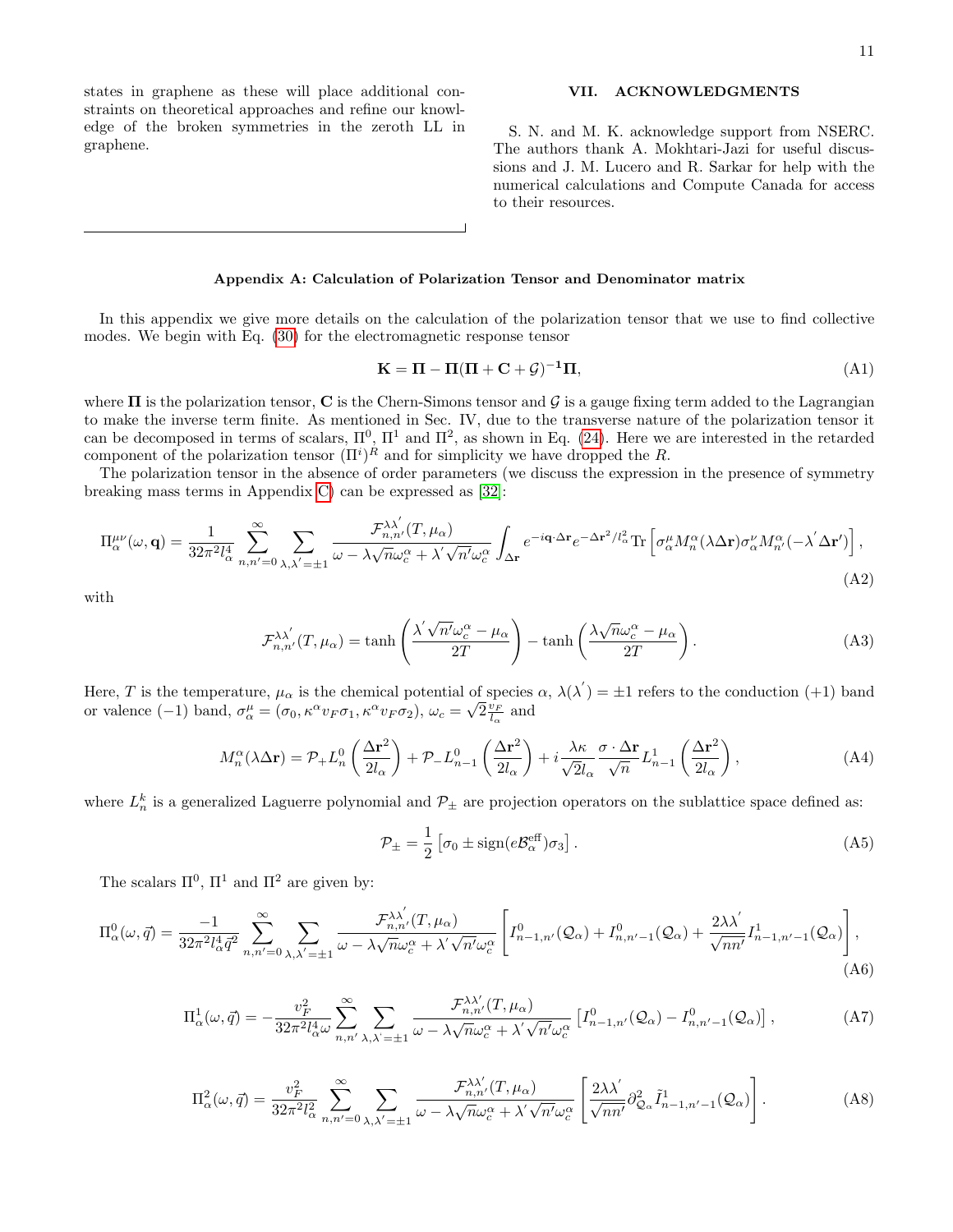The terms  $I_{n,n'}^k$  and  $\tilde{I}_{n,n'}^k$  are given by [\[32\]](#page-13-33)

$$
I_{n,n'}^k(Q_\alpha) = 2\pi \ell_\alpha^2 Q_\alpha^{(n_>-n_<)} e^{-Q_\alpha} \frac{(n_< + k)!}{n_-n_<)}(Q_\alpha) L_{(n_< + k)}^{(n_>-n_<)}(Q_\alpha),
$$
  
\n
$$
\tilde{I}_{n-1,n'-1}^1(Q_\alpha) = \sum_{m=0}^{n-1} \sum_{m'=0}^{n'-1} I_{m,m'}^0(Q_\alpha).
$$
\n(A9)

where  $\mathcal{Q}_{\alpha} = q^2 l_B^2/2$ ,  $n_< = \min\{n, n'\}$  and  $n_> = \max\{n, n'\}$ . Clearly both  $\tilde{I}_{n-1,n'-1}^k(\mathcal{Q}_{\alpha})$  and  $I_{n,n'}^k(\mathcal{Q}_{\alpha})$  are symmetric in the indices  $n$  and  $n'$ .

## Appendix B: Sums of Laguerre Polynomials

To evaluate the scalars,  $\Pi^0$ ,  $\Pi^1$  and  $\Pi^2$  we have to evaluate sums of the form

$$
S^{b} = \sum_{n,n'=0}^{\infty} \sum_{\lambda,\lambda'= \pm 1} \frac{\tanh\left(\frac{\lambda'\sqrt{n'}\omega_c^{\alpha} - \mu_{\alpha}}{2T}\right) - \tanh\left(\frac{\lambda\sqrt{n}\omega_c^{\alpha} - \mu_{\alpha}}{2T}\right)}{(\omega \pm i0) - \lambda\sqrt{n}\omega_c^{\alpha} + \lambda'\sqrt{n'}\omega_c^{\alpha}} T_{n,n'}^{k,b},
$$
(B1)

and of the form

$$
S_1^b = \sum_{n,n'=0}^{\infty} \sum_{\lambda,\lambda'= \pm 1} \frac{2\lambda\lambda'}{\sqrt{nn'}} \frac{\tanh\left(\frac{\lambda'\sqrt{n'}\omega_c^{\alpha} - \mu_{\alpha}}{2T}\right) - \tanh\left(\frac{\lambda\sqrt{n}\omega_c^{\alpha} - \mu_{\alpha}}{2T}\right)}{(\omega \pm i0) - \lambda\sqrt{n}\omega_c^{\alpha} + \lambda'\sqrt{n'}\omega_c^{\alpha}} T_{n,n'}^{k,b}
$$
(B2)

where  $b = 0, 1, 2$ . The  $T_{n,n'}^{k,b}$  are terms involving  $I_{n,n'}^k$ ,  $\tilde{I}_{n,n'}^k$  present in  $\Pi^b$ . We have,

$$
n_F(\xi) = 1/2 \left[ 1 - \tanh\left(\frac{\beta}{2}\xi\right) \right] \Rightarrow \tanh\left(\frac{\beta}{2}\xi\right) = 1 - 2n_F(\xi),
$$

where  $n_F(\xi)$  is the Fermi-Dirac distribution and in the limit  $T \to 0$ ,  $n_F$  becomes a step function and we can write the sum as

$$
S^{b} = 2 \sum_{n,n'=0}^{\infty} \sum_{\lambda,\lambda'= \pm 1} \frac{\Theta(\lambda \sqrt{n}\omega_c^{\alpha} - \mu_{\alpha}) - \Theta(\lambda^{'}\sqrt{n'}\omega_c^{\alpha} - \mu_{\alpha})}{(\omega \pm i0) - \lambda\sqrt{n}\omega_c^{\alpha} + \lambda'\sqrt{n'}\omega_c^{\alpha}} T_{n,n'}^{k,b}.
$$
 (B3)

Now, depending on whether  $\lambda$ ,  $\lambda'$  is  $\pm$  we have 4 different possible terms. The chemical potential can be either positive or negative. We begin with the case for positive chemical potential.

## 1. Positive Chemical Potential

Evaluating  $S^b$  for  $\mu_\alpha > 0$  gives

$$
S^{b} = 2 \sum_{n'=0}^{\beta} \sum_{n=\beta+1}^{\infty} \frac{1}{(\omega \pm i0) - \sqrt{n}\omega_{c}^{\alpha} + \sqrt{n'}\omega_{c}^{\alpha}} T^{k,b}_{n,n'} - 2 \sum_{n=0}^{\beta} \sum_{n'= \beta+1}^{\infty} \frac{1}{(\omega \pm i0) - \sqrt{n}\omega_{c}^{\alpha} + \sqrt{n'}\omega_{c}^{\alpha}} T^{k,b}_{n,n'} - 2 \sum_{n=0}^{\infty} \sum_{n'= \beta+1}^{\infty} \frac{1}{(\omega \pm i0) - \sqrt{n}\omega_{c}^{\alpha} + \sqrt{n'}\omega_{c}^{\alpha}} T^{k,b}_{n,n'} + 2 \sum_{n'=0}^{\beta} \sum_{n=\beta+1}^{\infty} \frac{1}{(\omega \pm i0) - \sqrt{n}\omega_{c}^{\alpha} - \sqrt{n'}\omega_{c}^{\alpha}} T^{k,b}_{n,n'},
$$
\n(B4)

with  $\beta = \lfloor \frac{\mu_{\alpha}^2}{(\omega_c^{\alpha})^2} \rfloor$ .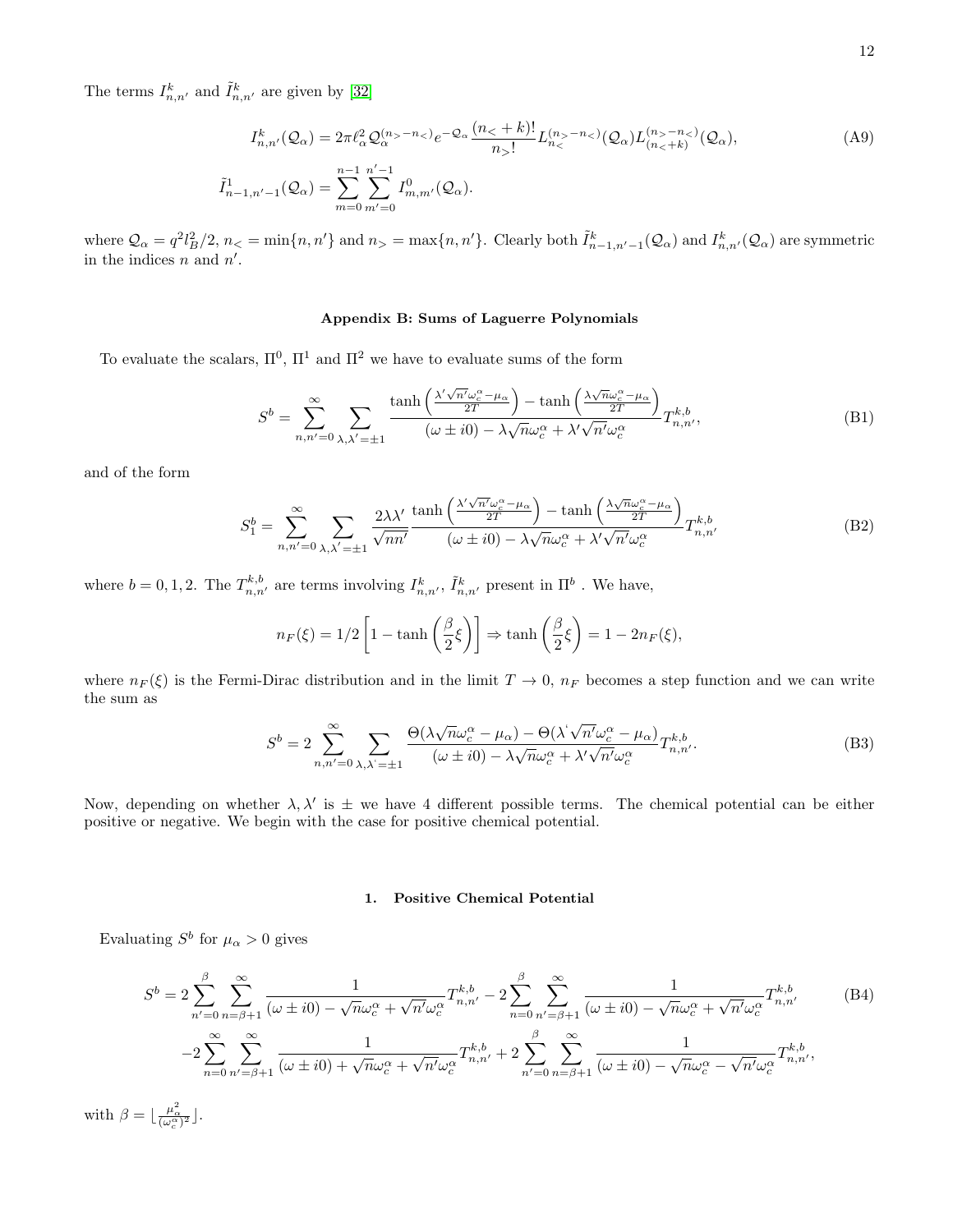# 2. Negative Chemical Potential

Evaluating for  $S^b$  for  $\mu_\alpha < 0$  gives

$$
S^{b} = 2\sum_{n=0}^{\infty} \sum_{n'= \beta+1}^{\infty} \frac{1}{(\omega \pm i0) - \sqrt{n}\omega_{c}^{\alpha} - \sqrt{n'}\omega_{c}^{\alpha}} T^{k,b}_{n,n'} - 2\sum_{n=0}^{\beta} \sum_{n'=0}^{\infty} \frac{1}{(\omega \pm i0) + \sqrt{n}\omega_{c}^{\alpha} + \sqrt{n'}\omega_{c}^{\alpha}} T^{k,b}_{n,n'} + 2\sum_{n=0}^{\beta} \sum_{n'= \beta+1}^{\infty} \frac{1}{(\omega \pm i0) + \sqrt{n}\omega_{c}^{\alpha} - \sqrt{n'}\omega_{c}^{\alpha}} T^{k,b}_{n,n'} - 2\sum_{n'=0}^{\beta} \sum_{n= \beta+1}^{\infty} \frac{1}{(\omega \pm i0) + \sqrt{n}\omega_{c}^{\alpha} - \sqrt{n'}\omega_{c}^{\alpha}} T^{k,b}_{n,n'}.
$$
\n(B5)

Since the terms  $I_{n,n'}^k$  and  $\tilde{I}_{n,n'}^k$  are symmetric in n and n', the expressions for the sums are exactly the same for  $\mu_\alpha > 0$  and  $\mu_\alpha < 0$  if we exchange n and n' which are just dummy variables. We can hence simplify  $S^b$  further by combining the terms carefully to get the final expressions as:

$$
S^{b} = \left[ 2 \sum_{n'=0}^{\beta} \sum_{n=\beta+1}^{\infty} \frac{2 \sqrt{n} \omega_c^{\alpha} \left[ (\omega)^2 - (n-n') (\omega_c^{\alpha})^2 \right]}{\omega^4 - \omega^2 (\omega_c^{\alpha})^2 (n+n') + (n-n')^2 (\omega_c^{\alpha})^4} + 2 \sum_{n'= \beta+1}^{\infty} \sum_{n=\beta+1}^{\infty} \frac{2 \omega_c^{\alpha} (\sqrt{n} + \sqrt{n'})}{\omega^2 - (\omega_c^{\alpha})^2 (\sqrt{n} + \sqrt{n'})^2} \right] T_{n,n'}^{k,b}.
$$
 (B6)

Our expression for  $\Pi^1$  [Eq. [\(A6\)](#page-10-1)] then becomes:

$$
\Pi_{\alpha}^{1} = -\frac{v_F^2}{32\pi^2 l_{\alpha}^4 \omega} S^1.
$$
\n(B7)

In  $\Pi^0$  and  $\Pi^2$  [Eq. [\(A6\)](#page-10-1)] and [Eq. [\(A8\)](#page-10-2)] respectively, we have a multiplicative factor of  $\frac{2\lambda\lambda'}{\sqrt{nn'}}$ . Taking into account the multiplicative factor we get the sum,  $S_1^b$ , over  $\lambda$ ,  $\lambda'$  and  $n$ ,  $n'$  to be:

$$
S_1^b = \left[ -4 \sum_{n=0}^{\infty} \sum_{n'= \beta+1}^{\infty} \frac{1}{\sqrt{nn'} } \frac{\omega_c^{\alpha} (\sqrt{n} + \sqrt{n'})}{\omega^2 - (\sqrt{n} + \sqrt{n'})^2 (\omega_c^{\alpha})^2} + 4 \sum_{n'=0}^{\beta} \sum_{n= \beta+1}^{\infty} \frac{1}{\sqrt{nn'} } \frac{\omega_c^{\alpha} (\sqrt{n} - \sqrt{n'})}{\omega^2 - (\sqrt{n} - \sqrt{n'})^2 (\omega_c^{\alpha})^2} \right] T_{n,n'}^{k,b}.
$$
 (B8)

With this we can write down the expression for  $\Pi^0$  as,

$$
\Pi_{\alpha}^{0} = -\frac{1}{32\pi^{2}l_{\alpha}^{4}q^{2}}[S^{0} + S_{1}^{0}].
$$
\n(B9)

Similarly,  $\Pi_2$  is given by,

$$
\Pi_{\alpha}^{2} = \frac{v_F^2}{32\pi^2 l_{\alpha}^2} (S_1^2)
$$
\n(B10)

## <span id="page-12-0"></span>Appendix C: Effect of order parameters

In the presence of order parameters the energy eigenvalues change,  $\epsilon \sim \sqrt{n} \to \epsilon \sim$  $\sqrt{n + \Delta^2}$  where  $\Delta$  is the gap arising from linear combinations of  $m_{\alpha}$  and  $f_{\alpha}$ . The arguments from Appendix B. i.e. without the order parameters, still hold, and hence the expressions for the sums over  $\lambda$ ,  $\lambda'$  and  $n$ ,  $n''$ s for S, as defined in the previous section, becomes,

$$
S^{b} = 2 \sum_{n'=0}^{\beta} \sum_{n=\beta+1}^{\infty} \frac{2\sqrt{n+m_{\alpha}^{2}} \omega_{c}^{\alpha} \left[ (\omega)^{2} - (n-n')(\omega_{c}^{\alpha})^{2} \right]}{\omega^{4} - \omega^{2}(\omega_{c}^{\alpha})^{2}(n+n'+2m_{\alpha}^{2}) + (n-n')^{2}(\omega_{c}^{\alpha})^{4}} T^{k,b}_{n,n'}
$$
(C1)  
+2
$$
\sum_{n'=\beta+1}^{\infty} \sum_{n=\beta+1}^{\infty} \frac{2\omega_{c}^{\alpha}(\sqrt{n+m_{\alpha}^{2}} + \sqrt{n'+m_{\alpha}^{2}})}{\omega^{2} - (\omega_{c}^{\alpha})^{2}(\sqrt{n+m_{\alpha}^{2}} + \sqrt{n'+m_{\alpha}^{2}})^{2}} T^{k,b}_{n,n'}
$$

and

$$
S_{1}^{b} = -4 \sum_{n=0}^{\infty} \sum_{n'= \beta+1}^{\infty} \frac{\omega_{c}^{\alpha}(\sqrt{n+m_{\alpha}^{2}} + \sqrt{n'+m_{\alpha}^{2}})}{\omega^{2} - (\sqrt{n+m_{\alpha}^{2}} + \sqrt{n'+m_{\alpha}^{2}})^{2} (\omega_{c}^{\alpha})^{2}} \frac{1}{\sqrt{n n'}} T_{n,n'}^{k,b} + 4 \sum_{n'=0}^{\beta} \sum_{n=\beta+1}^{\infty} \frac{\omega_{c}^{\alpha}(\sqrt{n+m_{\alpha}^{2}} - \sqrt{n'+m_{\alpha}^{2}})}{\omega^{2} - (\sqrt{n+m_{\alpha}^{2}} - \sqrt{n'+m_{\alpha}^{2}})^{2} (\omega_{c}^{\alpha})^{2}} \frac{1}{\sqrt{n n'}} T_{n,n'}^{k,b}.
$$
\n(C2)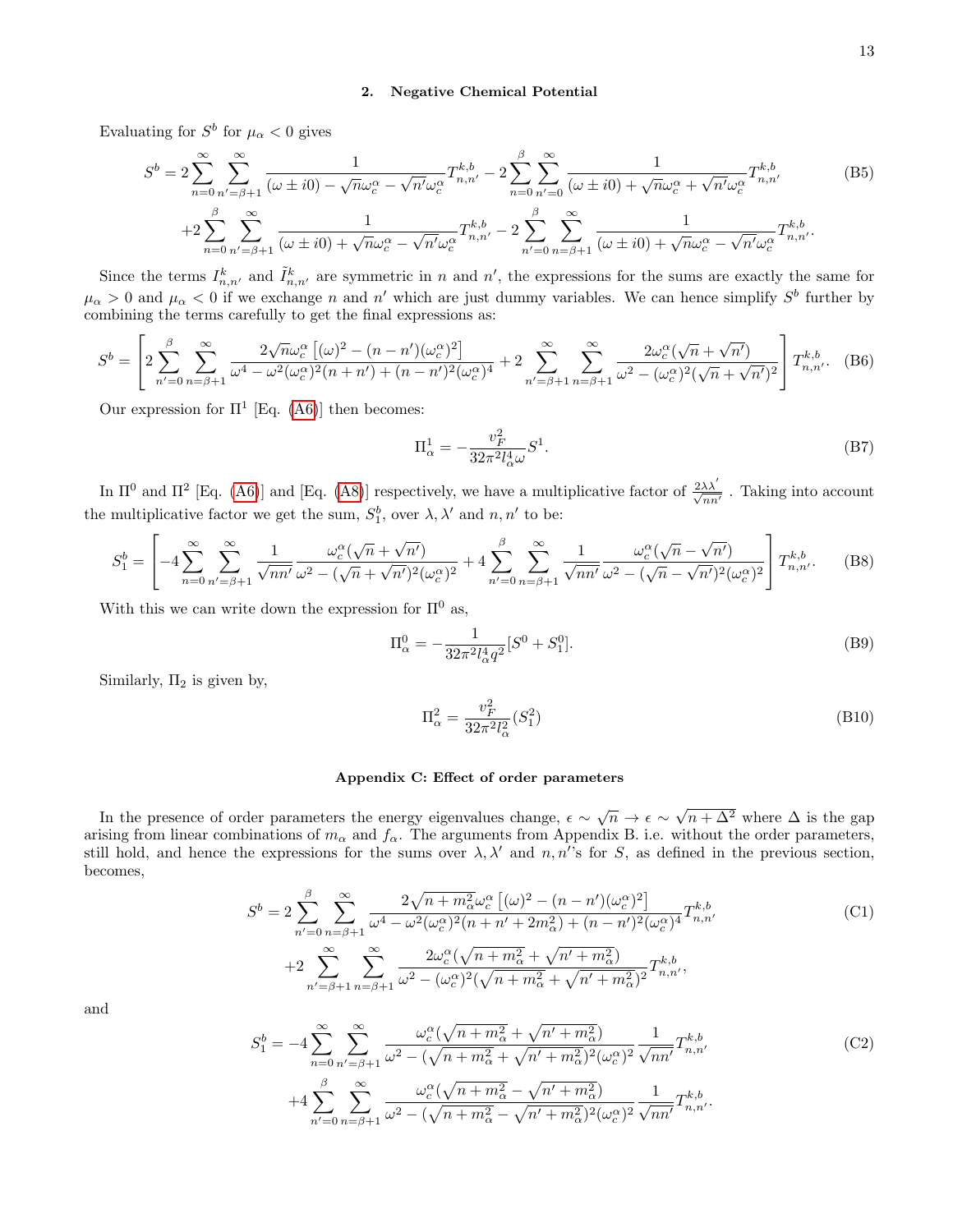- <span id="page-13-0"></span>[1] K. S. Novoselov, A. K. Geim, S. V. Morozov, D. Jiang, M. I. Katsnelson, I. V. Grigorieva, S. V. Dubonos, and A. A. Firsov, Nature (London) 438, 197 (2005).
- <span id="page-13-1"></span>[2] M. O. Goerbig, Rev. Mod. Phys. 83, 1193 (2011).
- <span id="page-13-2"></span>[3] Y. Zhang, Y.-W. Tan, H. L. Stormer, and P. Kim, Nature (London) 438, 201 (2005).
- <span id="page-13-3"></span>[4] I. Skachko, X. Du, F. Duerr, A. Luican, D. A. Abanin, L. S. Levitov, and E. Y. Andrei, Phil. Trans. R. Soc. A 368, 5403 (2010).
- [5] D. A. Abanin, B. E. Feldman, A. Yacoby, and B. I. Halperin, Phys. Rev. B 88, 115407 (2013).
- [6] G. L. Yu, R. Jalil, B. Belle, A. S. Mayorov, P. Blake, F. Schedin, S. V. Morozov, L. A. Ponomarenko, F. Chiappini, S. Wiedmann, U. Zeitler, M. I. Katsnelson, A. K. Geim, K. S. Novoselov, and D. C. Elias, Proc. Nat. Acad. Sci. 110, 3282 (2013).
- [7] A. F. Young, C. R. Dean, L. Wang, H. Ren, P. Cadden-Zimansky, K. Watanabe, T. Taniguchi, J. Hone, K. L. Shepard, and P. Kim, Nat. Phys. 8, 550 (2012).
- <span id="page-13-14"></span>[8] X. Du, I. Skachko, F. Duerr, A. Luican, and E. Y. Andrei, Nature 462, 192 (2009).
- [9] C. R. Dean, A. F. Young, P. Cadden-Zimansky, L. Wang, H. Ren, K. Watanabe, T. Taniguchi, P. Kim, J. Hone, and K. L. Shepard, Nat. Phys. 7, 693 (2011).
- <span id="page-13-15"></span>[10] B. E. Feldman, B. Krauss, J. H. Smet, and A. Yacoby, Science 337, 1196 (2012).
- <span id="page-13-5"></span>[11] B. Roy, M. P. Kennett, and S. Das Sarma, Phys. Rev. B 90, 201409(R) (2014).
- <span id="page-13-6"></span>[12] I. F. Herbut, Phys. Rev. B **75**, 165411 (2007).
- <span id="page-13-7"></span>[13] I. F. Herbut, Phys. Rev. B **76**, 085432 (2007).
- [14] I. F. Herbut and B. Roy, Phys. Rev. B 77, 245438 (2008).
- <span id="page-13-11"></span>[15] G. W. Semenoff and F. Zhou, JHEP 1107, 037 (2011).
- [16] B. Roy, Phys. Rev. B **89**, 201401 (2014).
- <span id="page-13-12"></span>[17] Y. Barlas, K. Yang, and A. H. MacDonald, Nanotechnology 23, 052001 (2012).
- [18] M. Kharitonov, Phys. Rev. B **85**, 155439 (2012).
- <span id="page-13-8"></span>[19] D. V. Khveshchenko, Phys. Rev. Lett. 87, 246802 (2001).
- [20] H. Leal and D. V. Khveshchenko, Nucl. Phys. B 687, 323 (2004).
- <span id="page-13-9"></span>[21] I. F. Herbut, Phys. Rev. Lett. 97, 146401 (2006).
- <span id="page-13-10"></span>[22] I. F. Herbut, V. Juičič, and B. Roy, Phys. Rev. B  $79$ , 085116 (2009).
- <span id="page-13-4"></span>[23] K. Yang, Solid State Commun. 143, 27 (2007).
- <span id="page-13-13"></span>[24] H. Chen, M. R. C. Fitzpatrick, S. Narayanan, B. Roy, and M. P. Kennett, Phys. Rev. B. 102, 205401 (2020).
- <span id="page-13-16"></span>[25] B. E. Feldman, A. J. Levin, B. Krauss, D. A. Abanin, B. I. Halperin, J. H. Smet, and A. Yacoby, Phys. Rev. Lett. 111, 076802 (2013).
- [26] K. I. Bolotin, F. Ghahari, M. D. Shulman, H. L. Stormer, and P. Kim, Nature 462, 196 (2009).
- <span id="page-13-17"></span>[27] F. Amet, A. J. Bestwick, J. R. Williams, L. Balicas, K. Watanabe, T. Taniguchi, and D. Goldhaber-Gordon, Nat. Commun. 6, 5838 (2015).
- <span id="page-13-18"></span>[28] A. C. Balram, C. Töke, A. Wójs, and J. K. Jain, Phys. Rev. B 92, 075410 (2015).
- <span id="page-13-41"></span>[29] C. Töke and J. K. Jain, Phys. Rev. B 75, 245440 (2007).
- [30] C. Töke, P. E. Lammert, V. H. Crespi, and J. K. Jain, Phys. Rev. B 74, 235417 (2006).
- <span id="page-13-20"></span>[31] S. Modak, S. S. Mandal, and K. Sengupta, Phys. Rev. B 84, 165118 (2011).
- <span id="page-13-33"></span>[32] C. Fräßdorf, Phys. Rev. B **97**, 115123 (2018).
- [33] M. R. Peterson and C. Nayak, Phys. Rev. Lett 113, 086401 (2014).
- [34] R. de Gail, R. N., and M. O. Goerbig, Phys. Rev. B 77, 165310 (2008).
- [35] M. O. Goerbig and N. Regnault, Phys. Rev. B 75, 241405 (2007).
- [36] Z. Papić, M. O. Goerbig, and N. Regnault, Phys. Rev. Lett. **105**, 176802 (2010).
- [37] Z. Papić, M. O. Goerbig, and N. Regnault, Solid State Commun. 149, 1056 (2009).
- [38] V. Scarola and J. K. Jain, Phys. Rev. B **64**, 085613 (2001).
- [39] W. Beugeling, G. M. O., and C. M. Smith, Phys. Rev. B 81, 195303 (2010).
- <span id="page-13-21"></span>[40] D. V. Khveshchenko, Phys. Rev. B **75**, 153405 (2007).
- [41] K. Yang, S. Das Sarma, and A. H. MacDonald, Phys. Rev. B 74, 075423 (2006).
- [42] I. Sodemann and A. H. MacDonald, Phys. Rev. Lett. 112, 126804 (2014).
- [43] N. Shibata and K. Nomura, J. Phys. Soc. Jpn. 78, 104708 (2009).
- [44] S. S. Hegde and I. Sodemann Villadiego,  $(2022)$ , [arXiv:2202.01796v1.](http://arxiv.org/abs/arXiv:2202.01796v1)
- <span id="page-13-19"></span>[45] R. K. Dora and A. C. Balram, (2022), [arXiv:2202.10395v1.](http://arxiv.org/abs/arXiv:2202.10395v1)
- <span id="page-13-22"></span>[46] S. Narayanan, B. Roy, and M. P. Kennett, Phys. Rev. B 98, 235411 (2018).
- <span id="page-13-23"></span>[47] F. Cai, Y. Yu, and Z. Wang, J. Phys.: Condens. Matter 25, 305601 (2013).
- <span id="page-13-24"></span>[48] A. A. Zibrov, E. M. Spanton, H. Zhou, C. Kometter, T. Taniguchi, K. Watanabe, and A. F. Young, Nature Phys. 14, 930 (2018).
- <span id="page-13-25"></span>[49] H. Zhou, C. Huang, N. Wei, T. Taniguchi, K. Watanabe, M. P. Zaletel, Z. Papić, A. H. MacDonald, and A. F. Young, (2021), [arXiv:2102.01061.](http://arxiv.org/abs/arXiv:2102.01061)
- <span id="page-13-26"></span>[50] A. Lopez and E. Fradkin, Phys. Rev. B 44, 5246 (1991).
- <span id="page-13-27"></span>[51] Y. H. Chen, F. Wilczek, E. Witten, and B. I. Halperin, Int. J. Mod. Phys. 3, 1001 (1989).
- <span id="page-13-28"></span>[52] B. I. Halperin, P. A. Lee, and N. Read, Phys. Rev. B 47, 7312 (1993).
- <span id="page-13-29"></span>[53] S. H. Simon and B. I. Halperin, Phys. Rev. B 48, 17368 (1993).
- <span id="page-13-30"></span>[54] A. Pinczuk, B. S. Dennis, L. N. Pfeiffer, and K. West, Phys. Rev. Lett. 70, 3983 (1993).
- <span id="page-13-31"></span>[55] R. L. Willett, R. R. Ruel, K. W. West, and L. N. Pfeiffer, Phys. Rev. Lett. 71, 3846 (1993).
- <span id="page-13-32"></span>[56] A. Lopez and E. Fradkin, Phys. Rev. B 47, 7080 (1993).
- <span id="page-13-34"></span>[57] D. Kveshchenko, Phys. Rev. B. 75, 153405 (2007).
- <span id="page-13-35"></span>[58] J. K. Jain, Composite Fermions (Cambridge University Press, New York, 2007).
- <span id="page-13-36"></span>[59] J. Schwinger, J. Math. Phys. **2**, 407 (1961).
- [60] L. V. Keldysh, Sov. Phys. JETP 20, 1018 (1965), [Zh. Eksp. Teor. Fiz. 47, 1515 (1964)].
- <span id="page-13-39"></span>[61] K.-c. Chou, Z.-b. Su, B.-l. Hao, and L. Yu, Phys. Rep. 118, 1 (1985).
- <span id="page-13-37"></span>[62] A. Kamenev, Field Theory of Non-Equilibrium Systems (Cambridge University Press, 2011).
- <span id="page-13-38"></span>[63] L. F. Cugliandolo and G. Lozano, Phys. Rev. B 59, 915 (1999).
- <span id="page-13-40"></span>[64] M. E. Peskin and D. V. Schroeder, An Introduction to Quantum Field Theory (Westview Press, 1995).